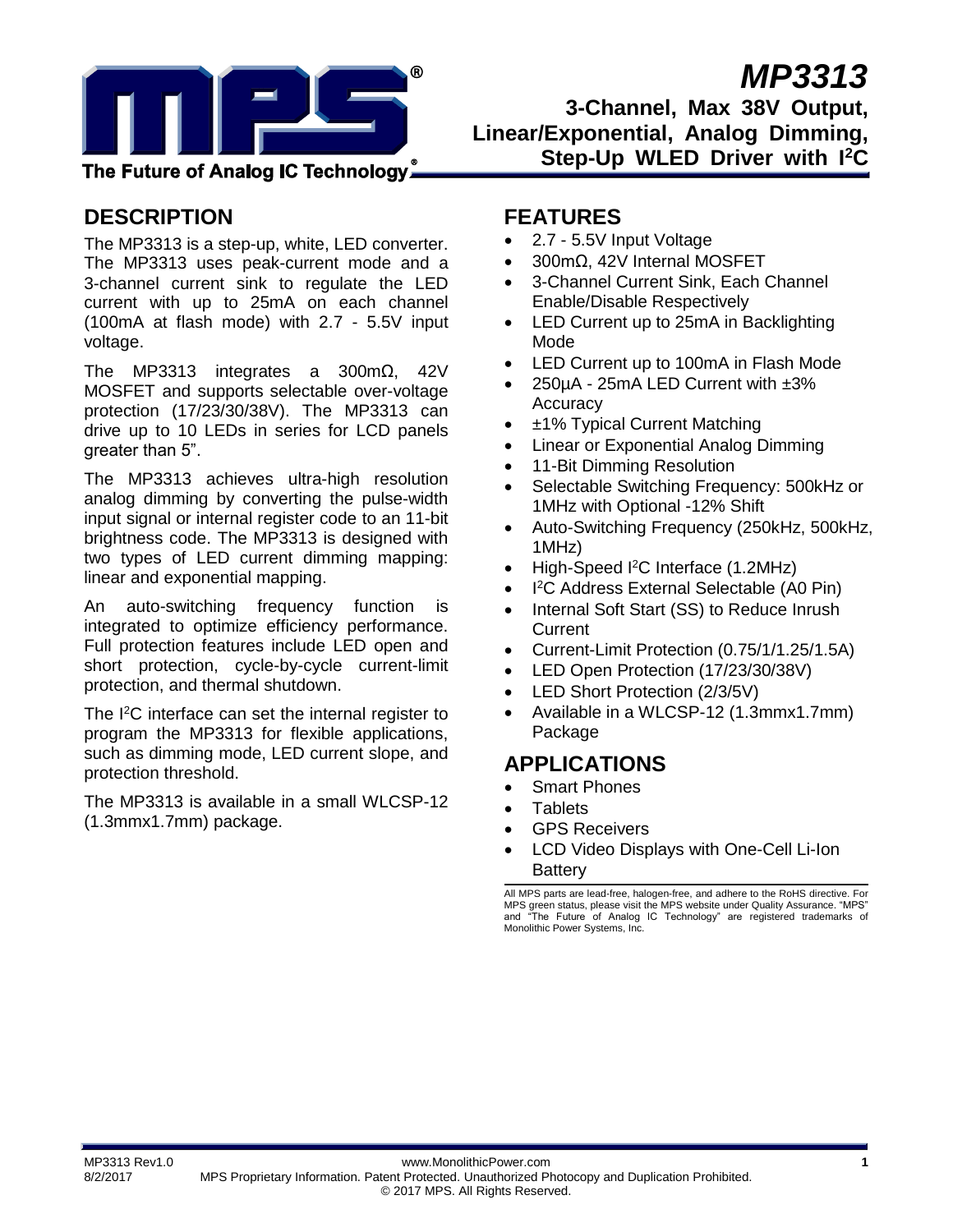## **TYPICAL APPLICATION**

n 125

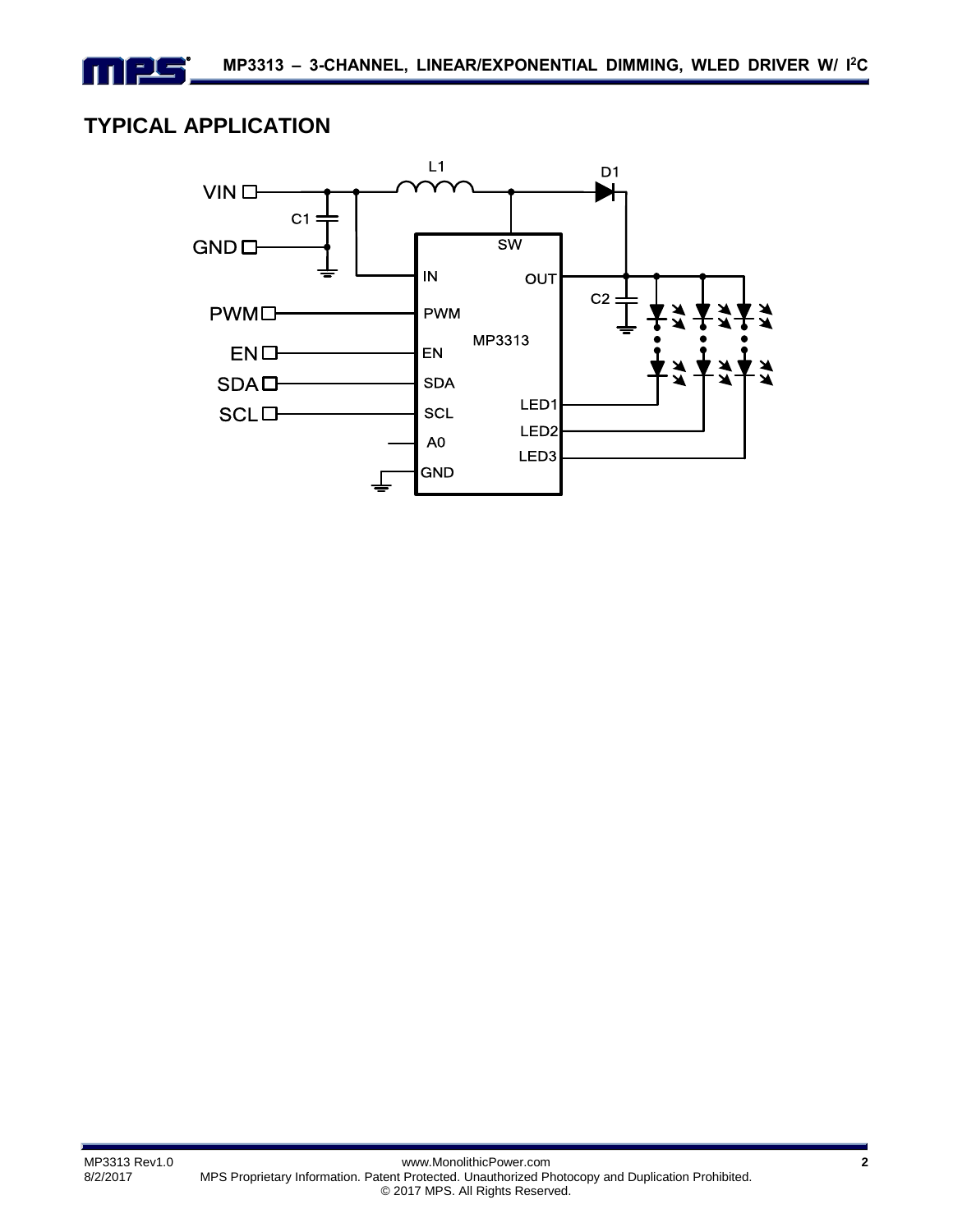

## **ORDERING INFORMATION**

| Part Number* | Package                 | <b>Top Marking</b> |
|--------------|-------------------------|--------------------|
| MP3313GC     | $WLCSP-12(1.3mmx1.7mm)$ | See Below          |

**\*** For Tape & Reel, add suffix –Z (e.g. MP3313GC–Z)

## **TOP MARKING**

## **GAY**

## LLL

GA: Product code of MP3313GC Y: Year code LLL: Lot number

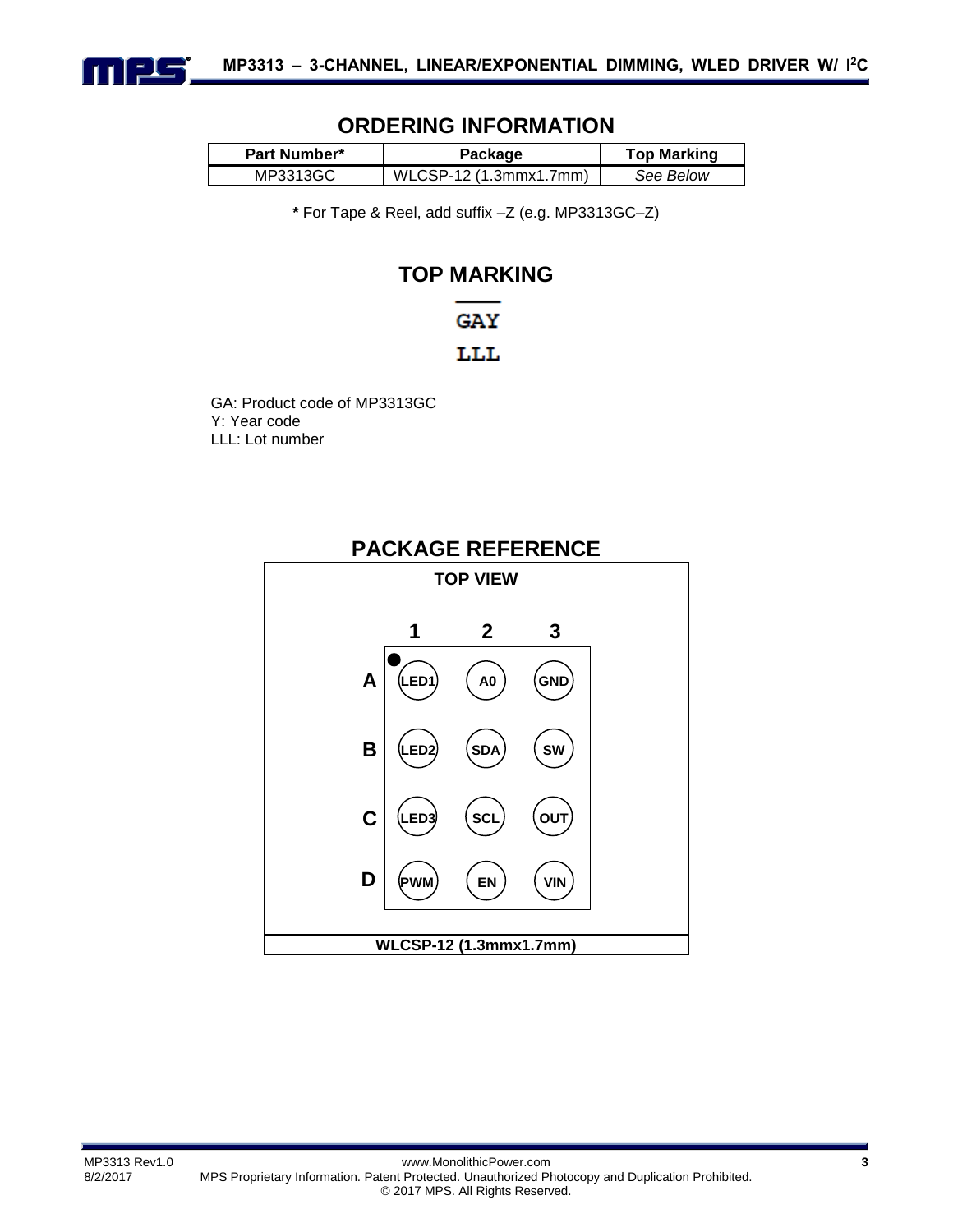

## **ABSOLUTE MAXIMUM RATINGS (1)**

| Junction temperature  150°C                              |  |
|----------------------------------------------------------|--|
|                                                          |  |
| Continuous power dissipation $(T_A = 25^{\circ}C)^{(2)}$ |  |
| WLCSP-12 (1.3mmx1.7mm)1.14W                              |  |

## *Recommended Operating Conditions* **(3)**

| Operating junction temp. $(T_J)$ -40°C to +125°C |  |
|--------------------------------------------------|--|

*Thermal Resistance* **(4)** *θJA θJC*

WLCSP-12 (1.3mmx1.7mm) ... 110...12 ... °C/W

#### **NOTE:**

- 1) Exceeding these ratings may damage the device.
- 2) The maximum allowable power dissipation is a function of the maximum junction temperature  $T_J$  (MAX), the junction-to-ambient thermal resistance  $\theta_{JA}$ , and the ambient  $t$ emperature  $T_A$ . The maximum allowable continuous power dissipation at any ambient temperature is calculated by  $P_D$  $(MAX) = (T_J (MAX) - T_A)/\theta_{JA}$ . Exceeding the maximum allowable power dissipation produces an excessive die temperature, causing the regulator to go into thermal shutdown. Internal thermal shutdown circuitry protects the device from permanent damage.
- 3) The device is not guaranteed to function outside of its operating conditions.
- 4) Measured on JESD51-7, 4-layer PCB.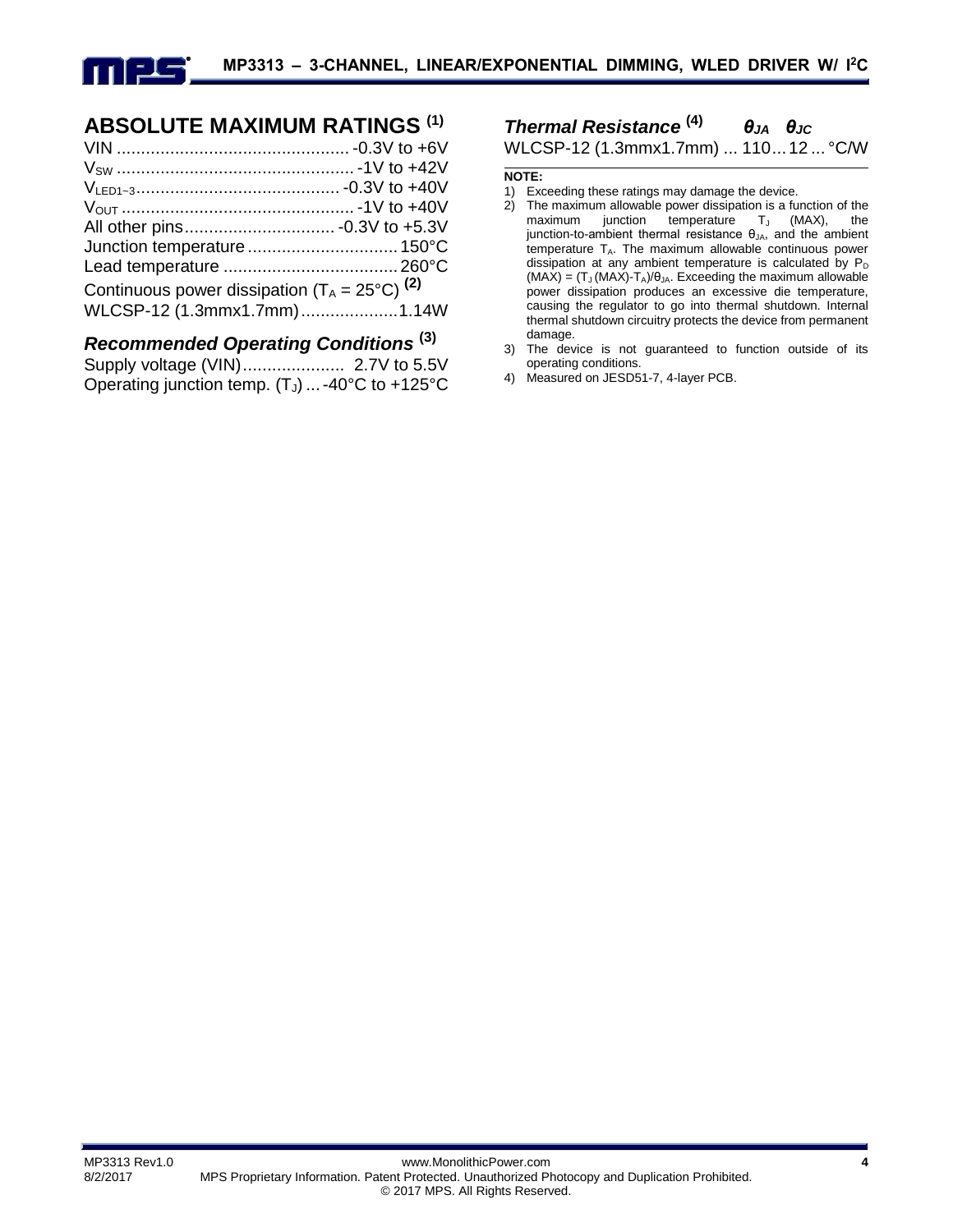## **ELECTRICAL CHARACTERISTICS**

## VIN =  $3.6V$ ,  $V_{EN}$  =  $V_{PWM}$  = high, typical values are at  $T_A$  =  $25^{\circ}$ C, unless otherwise noted.

| <b>Parameters</b>                | <b>Symbol</b>         | <b>Condition</b>                                                              | Min  | <b>Typ</b> | <b>Max</b>     | Unit          |
|----------------------------------|-----------------------|-------------------------------------------------------------------------------|------|------------|----------------|---------------|
| <b>Power Supply</b>              |                       |                                                                               |      |            |                |               |
| Operating input voltage          | <b>V<sub>IN</sub></b> |                                                                               | 2.7  |            | 5.5            | V             |
| Supply current (quiescent)       | lQ                    | $VIN = 3.6V$ , $VEN = VPWM = high$ ,<br>no switching, I <sup>2</sup> C active |      | 2.4        | 2.7            | mA            |
| Supply current (shutdown)        | Is <sub>T</sub>       | $V_{EN} = 0V$ , $VIN = 3.6V$                                                  |      |            | 1              | μA            |
| Input UVLO threshold             | VIN_UVLO              | Rising edge                                                                   |      | 2.4        | 2.6            | $\vee$        |
| Input UVLO hysteresis            |                       |                                                                               |      | 200        |                | mV            |
| <b>Oscillator</b>                |                       |                                                                               |      |            |                |               |
| Switching frequency              | $f_{SW}$              | $FS$ bit = 1                                                                  | 950  | 1000       | 1050           | kHz           |
|                                  |                       | $FS$ bit = 0                                                                  | 475  | 500        | 525            | kHz           |
| Maximum duty cycle               | $D_{MAX}$             | $F_{SW} = 500kHz$                                                             | 93   | 95         |                | $\frac{9}{6}$ |
|                                  |                       | $F_{SW} = 1.0 MHz$                                                            | 90   | 93         |                | $\frac{9}{6}$ |
| Minimum on time                  | T <sub>ON_MIN</sub>   |                                                                               |      | 100        |                | ns            |
| <b>Power Switch</b>              |                       |                                                                               |      |            |                |               |
| Switch on resistance             | RDSON                 | $VIN = 3.6V$                                                                  |      | 300        |                | $m\Omega$     |
| <b>Current Regulation</b>        |                       |                                                                               |      |            |                |               |
| Minimum output current           | ILED_min              | Linear/exponential mode                                                       |      | 50         |                | μA            |
| Maximum output current           | $I_{LED\_max}$        | Linear/exponential mode                                                       |      | 25         |                | mA            |
|                                  | $V_{\text{REG}}$      | $I_{LED} = 25mA$                                                              |      | 220        |                | mV            |
| LEDx regulation voltage          |                       | $I_{LED} = 5mA$                                                               |      | 130        |                | mV            |
| Current accuracy                 |                       | $I_{LED} = 250 \mu A - 25 mA$ , 2.7 - 5V,<br>linear/exponential dimming       | $-3$ | 0.1        | 3              | $\%$          |
| Current matching (5)             |                       | $I_{LED} = 5 - 25mA, 2.7 - 5V,$<br>linear/exponential dimming                 | $-1$ | 0.1        | 1              | $\%$          |
|                                  |                       | $I_{LED} = 250 \mu A - 5 mA$ , 2.7 - 5V,<br>linear/exponential dimming        | $-1$ | 0.1        | $\overline{2}$ | %             |
| <b>EN and PWM Logic</b>          |                       |                                                                               |      |            |                |               |
| PWM input low threshold          | VPWM LO               | <b>VPWM</b> falling                                                           |      |            | 0.4            | $\vee$        |
| PWM input high threshold         | V <sub>PWM</sub> HI   | V <sub>PWM</sub> rising                                                       | 1.2  |            |                | $\vee$        |
| EN low voltage                   | V <sub>EN_LOW</sub>   | V <sub>EN</sub> falling                                                       |      |            | 0.4            | $\vee$        |
| EN high voltage                  | VEN_HIGH              | V <sub>EN</sub> rising                                                        | 1.2  |            |                | $\vee$        |
| EN and PWM pull-down<br>resistor | RPD                   |                                                                               |      | 1          |                | MΩ            |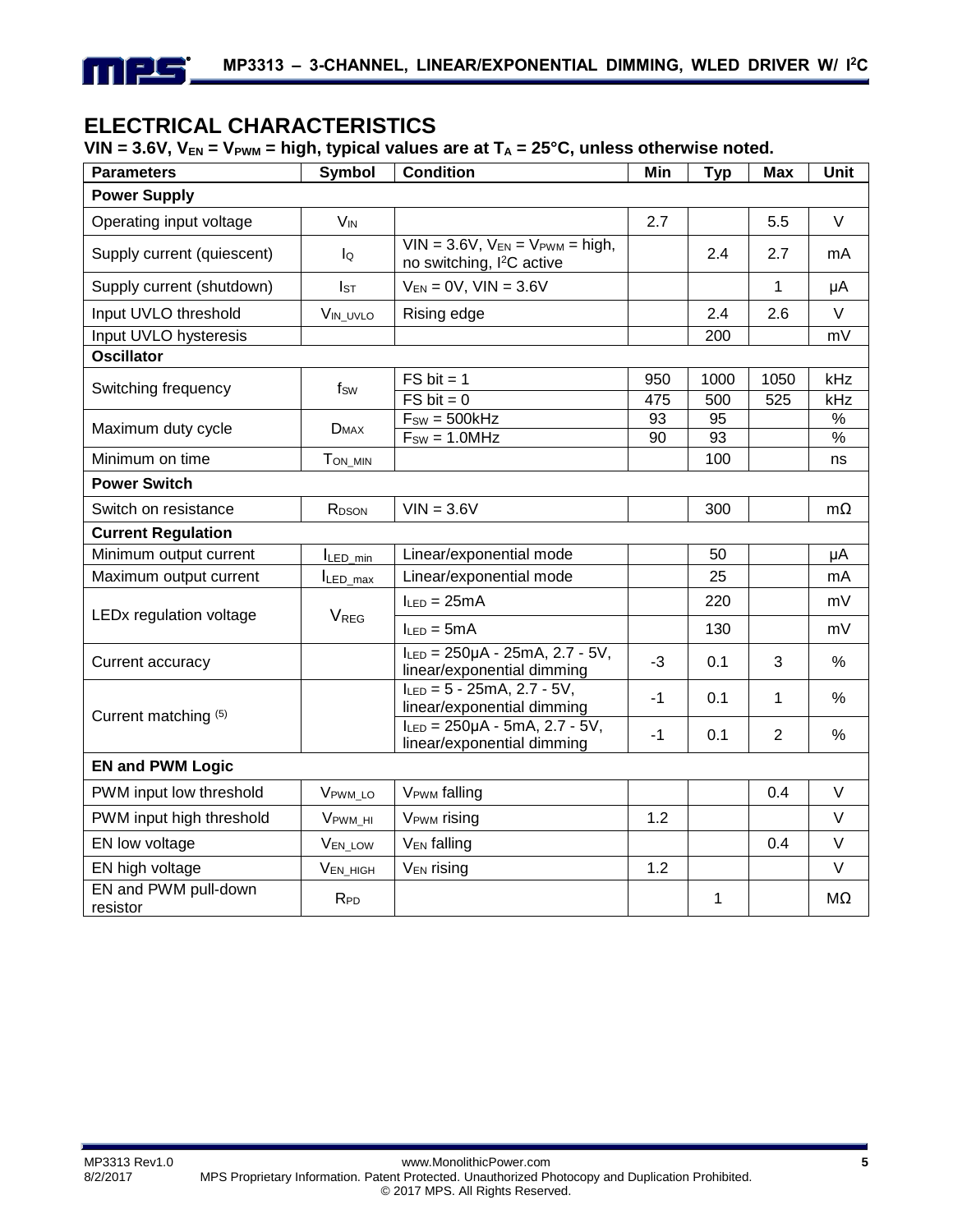

## **ELECTRICAL CHARACTERISTICS** *(continued)*

VIN =  $3.6V$ ,  $V_{EN}$  =  $V_{PWM}$  = high, typical values are at  $T_A$  =  $25^{\circ}$ C, unless otherwise noted.

| <b>Parameters</b>               | <b>Symbol</b>          | <b>Condition</b>               | Min             | <b>Typ</b> | <b>Max</b>      | Unit              |
|---------------------------------|------------------------|--------------------------------|-----------------|------------|-----------------|-------------------|
| <b>Protection</b>               |                        |                                |                 |            |                 |                   |
|                                 |                        | $OVP1:0 bit = 00$              | 16              | 17         | 18              | V                 |
| OVP voltage                     | Vove                   | $OVP1:0$ bit = 01              | $\overline{22}$ | 23         | 24              | $\vee$            |
|                                 |                        | $OVP1:0$ bit = 10              | 29              | 30         | 31              | $\vee$            |
|                                 |                        | $\overline{OVP1:0}$ bit = 11   | $\overline{37}$ | 38         | $\overline{39}$ | $\overline{\vee}$ |
| OUT under-voltage<br>protection | VOUT UV                |                                |                 | 1.2        |                 | $\vee$            |
|                                 |                        | $OCP1:0$ bit = 00              | 0.6             | 0.75       | 0.9             | A                 |
| Cycle-cycle current limit       | <b>LIM</b>             | $OCP1:0$ bit = 01              | 0.8             | 1          | 1.2             | A                 |
|                                 |                        | $OCP1:0$ bit = 10              | 1.0             | 1.25       | 1.5             | A                 |
|                                 |                        | $OCP1:0$ bit = 11              | 1.2             | 1.5        | 1.8             | A                 |
| LEDX over-voltage threshold     | VOVP_LED               |                                | 4.5             | 5          | 5.5             | $\vee$            |
| LEDX under-voltage<br>threshold | VLEDX_UV               |                                |                 | 40         |                 | mV                |
| Thermal shutdown threshold      | <b>T</b> <sub>ST</sub> |                                |                 | 150        |                 | $\rm ^{\circ}C$   |
| Thermal shutdown<br>hysteresis  |                        |                                |                 | 25         |                 | $\rm ^{\circ}C$   |
| PWM Input <sup>(6)</sup>        |                        |                                |                 |            |                 |                   |
| Minimum PWM frequency           | FPWML                  |                                |                 |            | 50              | Hz                |
| Maximum PWM frequency           | FPWMH                  | 24MHz sample rate              | 50              |            |                 | kHz               |
|                                 |                        | 24MHz sample rate              |                 |            | 183.3           | ns                |
| Minimum on time                 | T <sub>MIN</sub> ON    | 4MHz sample rate               |                 |            | 1100            | ns                |
|                                 |                        | 800kHz sample rate             |                 |            | 5500            | ns                |
|                                 |                        | 24MHz sample rate              |                 |            | 183.3           | ns                |
| Minimum off time                | T <sub>MIN_OFF</sub>   | 4MHz sample rate               |                 |            | 1100            | ns                |
|                                 |                        | 800kHz sample rate             |                 |            | 5500            | ns                |
|                                 |                        | 24MHz sample rate              |                 | 0.6        |                 | ms                |
| PWM shutdown time               | T <sub>PWM</sub> SD    | 4MHz sample rate               |                 | 3          |                 | ms                |
|                                 |                        | 800kHz sample rate             |                 | 25         |                 | ms                |
|                                 |                        | $FILTER1:0 bit = 01$           |                 | 80         |                 | ns                |
| PWM input glitch rejection      | <b>T</b> GLITCH        | $FILTER1:0 bit = 10$           |                 | 160        |                 | ns                |
|                                 |                        | $FILTER1:0 bit = 11$           |                 | 240        |                 | ns                |
| Delay time at power-on          | <b>TPOWERON</b>        | EN power-on to start switching |                 | 3.5        | 5               | ms                |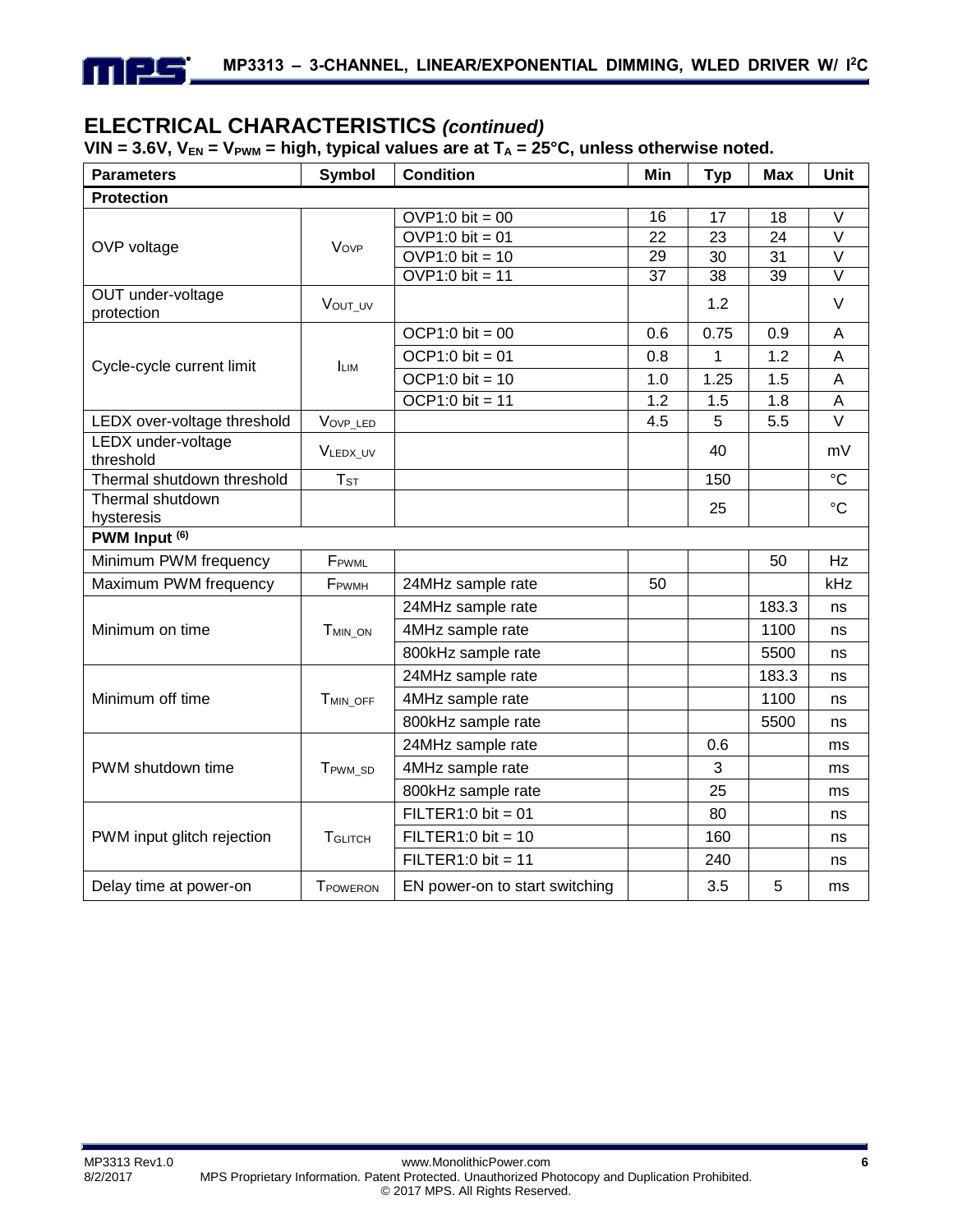## **ELECTRICAL CHARACTERISTICS** *(continued)*

#### VIN =  $3.6V$ ,  $V_{EN}$  =  $V_{PWM}$  = high, typical values are at  $T_A$  =  $25^{\circ}$ C, unless otherwise noted.

| <b>Parameters</b>                                                      | Symbol                | <b>Condition</b> | Min       | <b>Typ</b> | <b>Max</b> | Unit |
|------------------------------------------------------------------------|-----------------------|------------------|-----------|------------|------------|------|
| <sup>2</sup> C Interface                                               |                       |                  |           |            |            |      |
| Input logic low                                                        | <b>V<sub>IL</sub></b> |                  |           |            | 0.4        | V    |
| Input logic high                                                       | V <sub>IH</sub>       |                  | 1.3       |            |            | V    |
| Output logic low                                                       | VOL                   | $I_{LOAD} = 3mA$ |           |            | 0.4        | V    |
| <b>SCLH clock frequency</b>                                            | $f_{SCL}$             |                  |           |            | 1200       | kHz  |
| Set-up time for (repeated)<br>start condition                          | t <sub>su,sta</sub>   |                  | 160       |            |            | ns   |
| Hold time for (repeated) start<br>condition                            | t <sub>HD</sub> , STA |                  | 160       |            |            | ns   |
| Low time for SCLH clock                                                | t <sub>LOW</sub>      |                  | 160       |            |            | ns   |
| High time for SCLH clock                                               | thigh                 |                  | 60        |            |            | ns   |
| Data set-up time                                                       | tsu.dat               |                  | 10        |            |            | ns   |
| Data hold time                                                         | THD.DAT               |                  | $0^{(7)}$ |            | 70         | ns   |
| Rise time of SCLH clock                                                | t <sub>R,SCL</sub>    |                  | 10        |            | 40         | ns   |
| Rise time of SCLH clock<br>after repeated start and<br>acknowledge bit | t <sub>R,SCL1</sub>   |                  | 10        |            | 80         | ns   |
| Fall time of SCLH clock                                                | $t_{F.SCL}$           |                  | 10        |            | 40         | ns   |
| Rise time of SDAH data                                                 | t <sub>R.SDA</sub>    |                  | 10        |            | 80         | ns   |
| Fall time of SDAH data                                                 | t <sub>F,SDA</sub>    |                  | 10        |            | 80         | ns   |
| Set-up time for stop condition                                         | $t_{\text{SU,STO}}$   |                  | 160       |            |            | ns   |
| Capacitive load for SDAH<br>line and SCLH line                         | $C_B$ (8)             |                  |           |            | 100        | pF   |
| Capacitive load for<br>SDAH+SDA line and<br><b>SCLH+SCL line</b>       | $C_B$                 |                  |           |            | 400        | pF   |

#### **NOTES:**

5) Matching is defined as the difference of the maximum to minimum current divided by 2 times average currents.

6) Guaranteed by design.<br>
7) A device must provide

7) A device must provide a data hold time internally to bridge the undefined part between VIL and VIH of the falling edge of the SCLH signal. An input circuit with a threshold as low as possible for the falling edge of SCLH signal minimizes the hold time.

8) For the bus line-load CB between 100pF and 400pF, the timing parameters must be increased linearly.



Sr: Repeated START Condition P: STOP Condition

#### **I 2C-Compatible Interface Timing Diagram**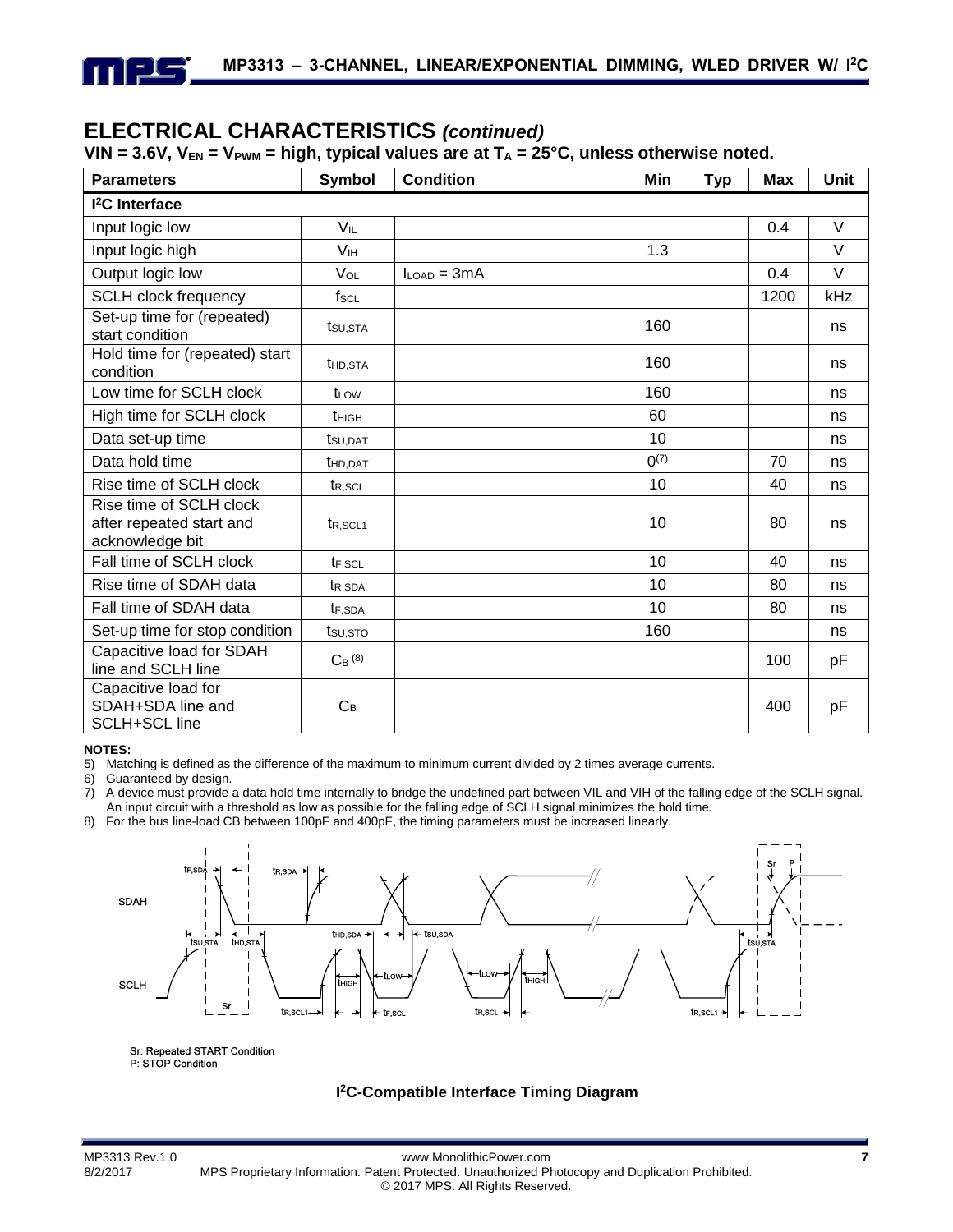## **TYPICAL PERFORMANCE CHARACTERISTICS**

**VIN = 3.6V, 8\*LEDs/string, ILED/Ch = 20mA, L = 10µH, T<sup>A</sup> = 25°C, unless otherwise noted.**

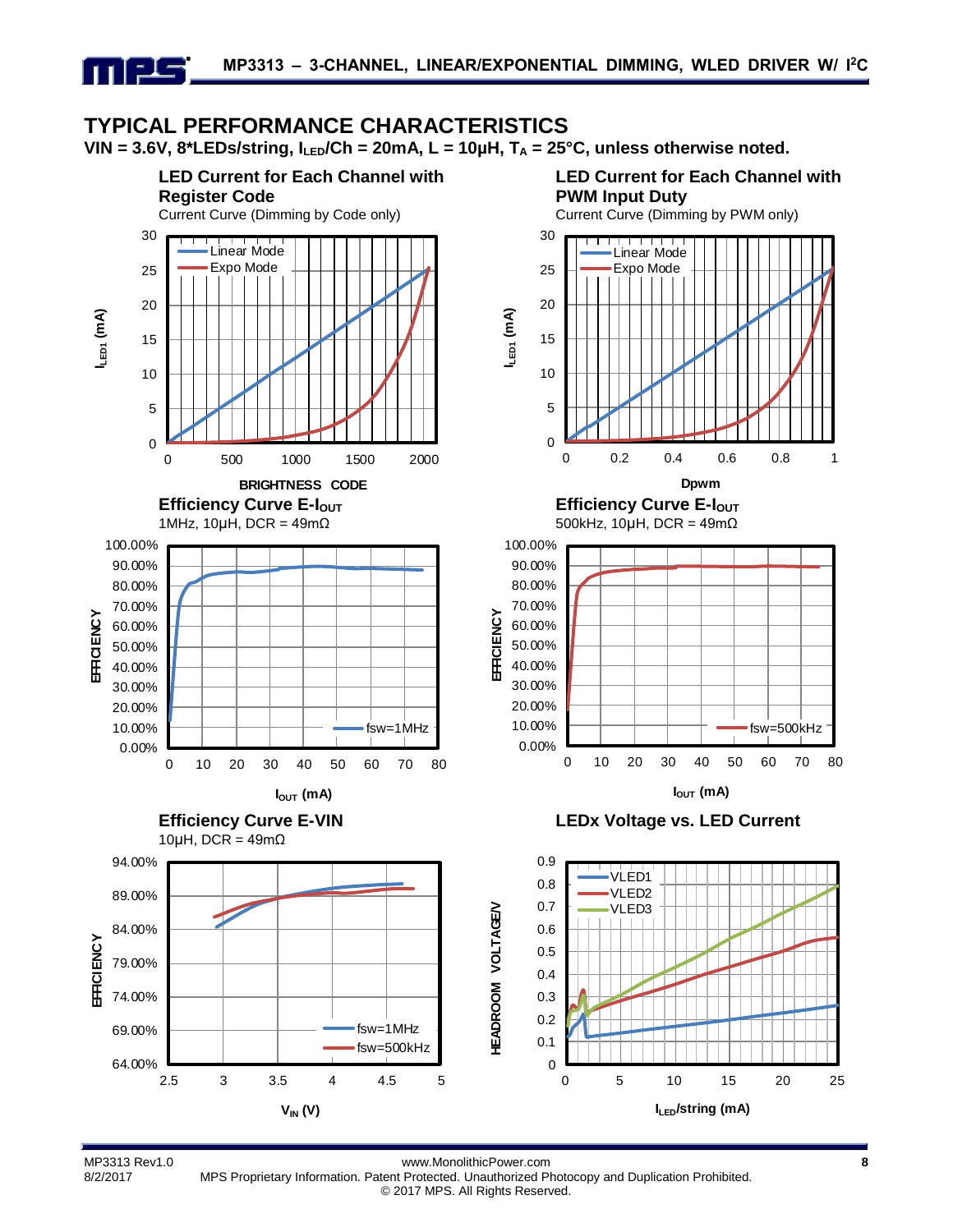## **TYPICAL PERFORMANCE CHARACTERISTICS** *(continued)*

 $VIN = 3.6V$ ,  $8*LEDs/string$ ,  $I_{LED}/Ch = 20mA$ ,  $L = 10\mu H$ ,  $T_A = 25^{\circ}C$ , unless otherwise noted.



#### **VIN Power On Flash Mode**





Flash Time = 300ms, Flash Current = 40mA/ch



**Short LED Protection (Mark Off)** Short one string



## **Short LED Protection (IC Latch Off)** Short LED1 String

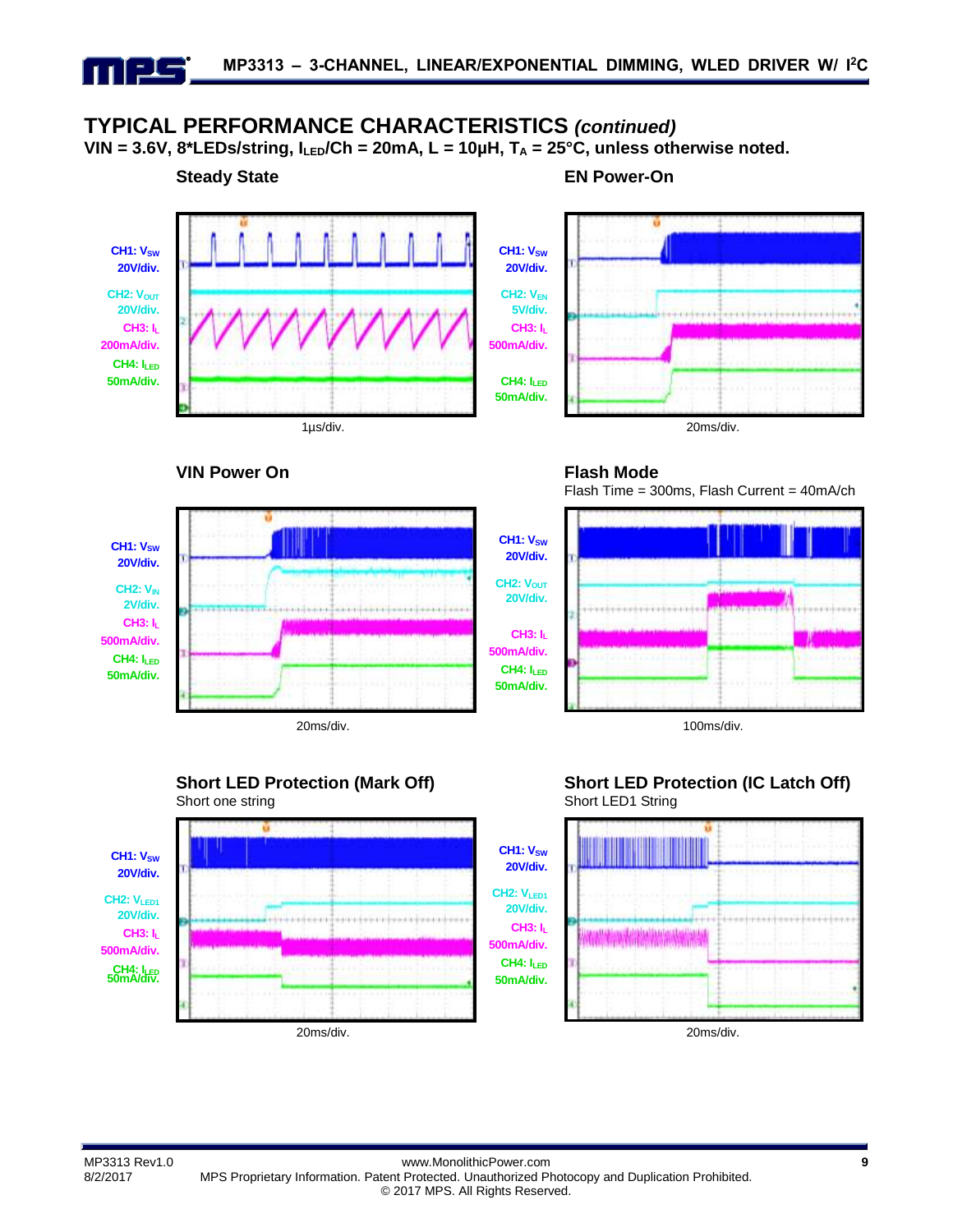## **TYPICAL PERFORMANCE CHARACTERISTICS** *(continued)*  $VIN = 3.6V$ ,  $8*LEDs/string$ ,  $I_{LED}/Ch = 20mA$ ,  $L = 10\mu H$ ,  $T_A = 25^{\circ}C$ , unless otherwise noted.



**Thermal Shutdown Protection**



**Open LED Protection (IC latch Off)** VOVP = 30V, Open 1 String



## **Thermal Shutdown Protection (Recoverable)**

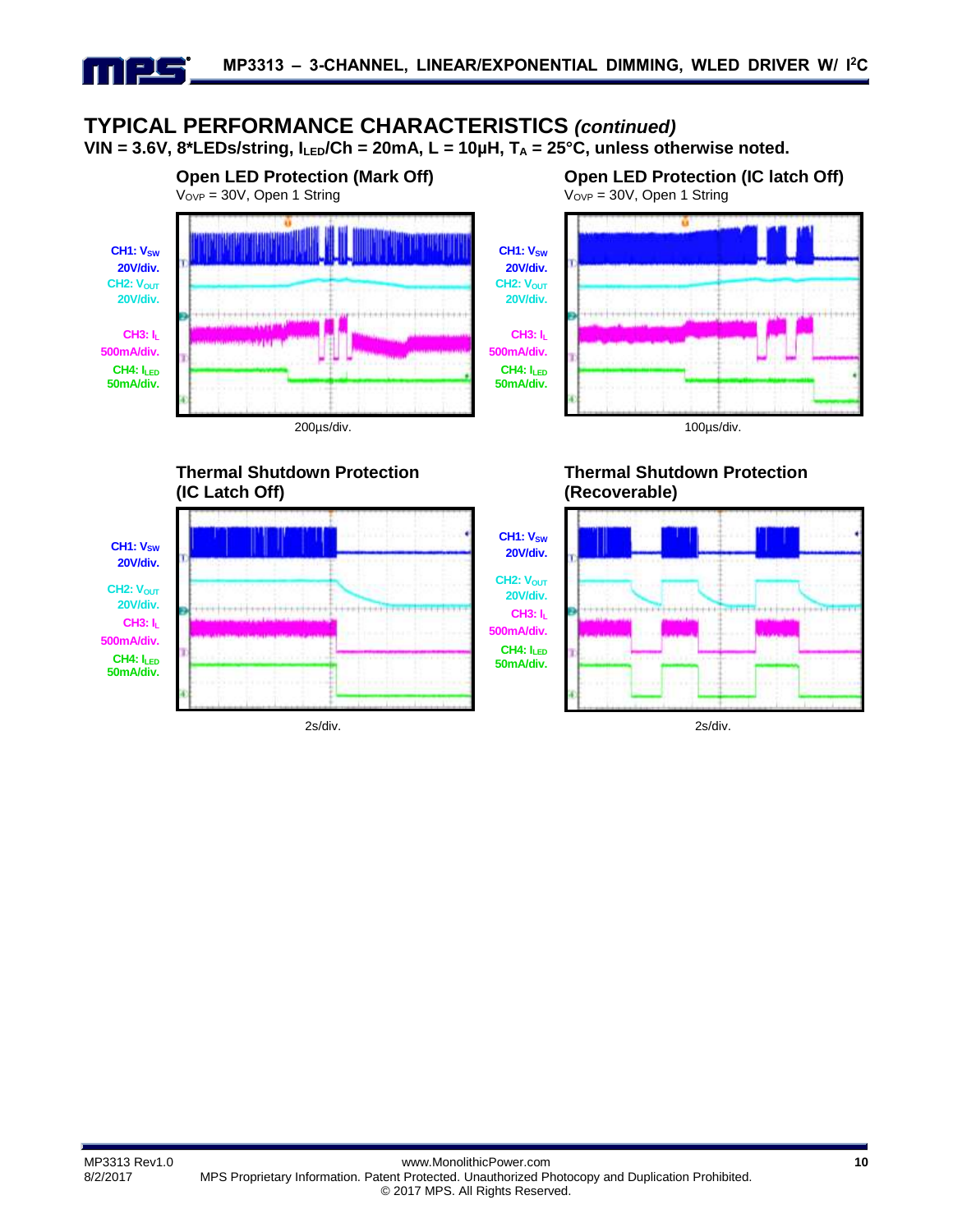## **PIN FUNCTIONS**

mee

| Pin#           | <b>Name</b>      | I/O     | <b>Description</b>                                                                                                                                                                                                                                |
|----------------|------------------|---------|---------------------------------------------------------------------------------------------------------------------------------------------------------------------------------------------------------------------------------------------------|
| A1             | LED <sub>1</sub> |         | <b>Current sink for LED1.</b>                                                                                                                                                                                                                     |
| A2             | A0               |         | <b>LSB of I<sup>2</sup>C interface address select.</b> If A0 is floating, it must be pulled up or<br>down externally. If A0 is pulled low, the I <sup>2</sup> C address LSB is 0. If A0 is pulled<br>high, the I <sup>2</sup> C address LSB is 1. |
| A3             | <b>GND</b>       |         | Ground.                                                                                                                                                                                                                                           |
| <b>B1</b>      | LED <sub>2</sub> |         | <b>Current sink for LED2.</b>                                                                                                                                                                                                                     |
| <b>B2</b>      | <b>SDA</b>       | I/O     | I <sup>2</sup> C interface data signal input.                                                                                                                                                                                                     |
| B <sub>3</sub> | <b>SW</b>        |         | Drain connection of the internal low-side MOSFET for boost converter.                                                                                                                                                                             |
| C <sub>1</sub> | LED <sub>3</sub> |         | <b>Current sink for LED3.</b>                                                                                                                                                                                                                     |
| C <sub>2</sub> | <b>SCL</b>       |         | I <sup>2</sup> C interface clock signal input.                                                                                                                                                                                                    |
| C <sub>3</sub> | <b>OUT</b>       | $\circ$ | Boost converter output connection.                                                                                                                                                                                                                |
| D1             | <b>PWM</b>       |         | <b>PWM dimming input signal.</b> Apply a 50Hz to 50kHz PWM pulse to the PWM<br>pin for analog dimming.                                                                                                                                            |
| D <sub>2</sub> | EN               |         | <b>IC enable input.</b> Drive EN to logic high to enable the IC. Drive EN to logic low<br>longer than 2.5ms to shut down the IC.                                                                                                                  |
| D <sub>3</sub> | <b>VIN</b>       |         | Power supply input with 2.7V to 5.5V. Connect a ceramic capacitor close to<br>VIN to bypass the IC.                                                                                                                                               |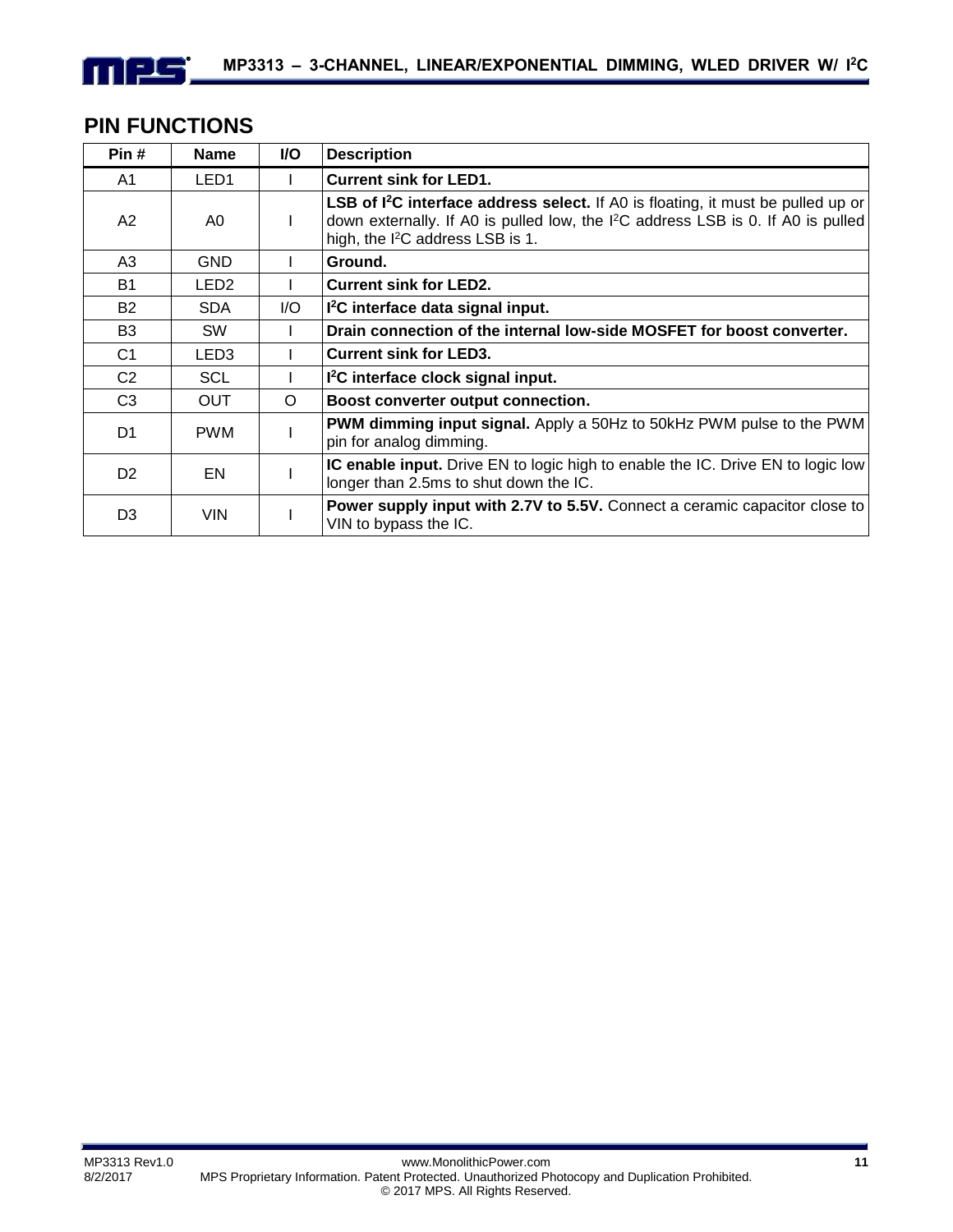## **BLOCK DIAGRAM**

 $\equiv$ 



**Figure 1: Functional Block Diagram**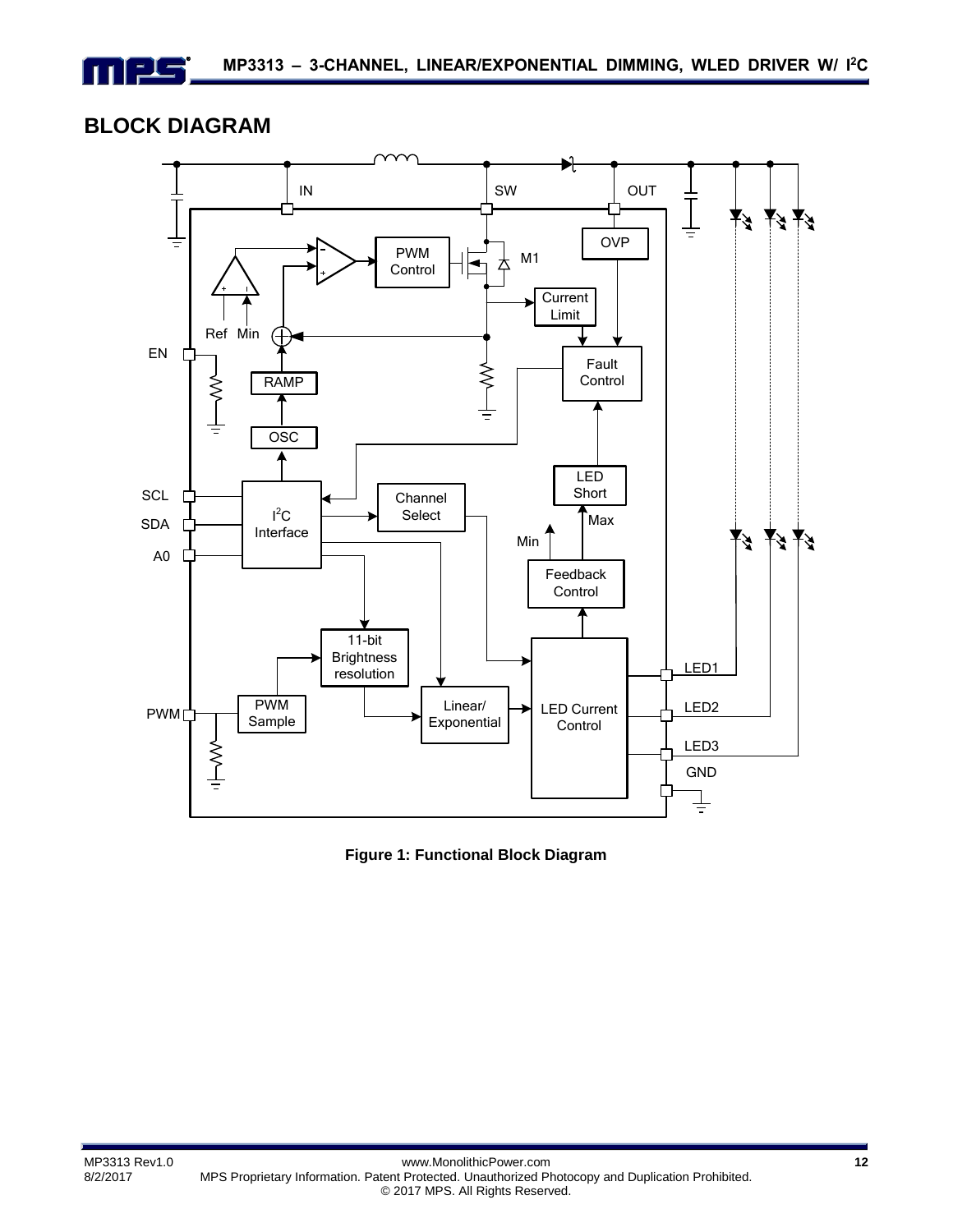

## **OPERATION**

The MP3313 is a step-up converter with peak-current-mode control architecture that employs three channels of current sink to drive three strings of white LED for an LCD panel. The MP3313 supports 11-bit resolution analog dimming via an internal register or external pulse-width modulation (PWM) input signal.

#### **Boost Converter Switching Frequency**

The MP3313 has two selectable switching frequencies (FS) through the I<sup>2</sup>C interface. When the register bit  $FS = 1$ , the switching frequency is set to 1MHz. When the register bit  $FS = 0$ , the switching frequency is set to 500 kHz. Additionally, the switching frequency can be shifted down 12% by the register FS\_SHFT.

#### **Auto-Switching Frequency**

To optimize the efficiency in different loads, the MP3313 can select the switching frequency automatically by comparing the auto-switching frequency low threshold (register 0x16) and auto-switching frequency high threshold (register 0x15) to 8MSBs of the brightness code (register 0x19).

The auto-switching frequency function includes three different working frequency points: 1MHz, 500kHz, and 250kHz. At the high threshold, the device switches from 1MHz to 500kHz. At the low threshold, the device switches from 250kHz from 500kHz (see Table 1).

|  |  |  | Table 1: Switching Frequency Auto-Function |
|--|--|--|--------------------------------------------|
|--|--|--|--------------------------------------------|

| <b>8MSBs of Brightness Code</b><br>(register 0x19)                                                                                        | <b>Switching</b><br><b>Frequency</b> |
|-------------------------------------------------------------------------------------------------------------------------------------------|--------------------------------------|
| <auto frequency="" low<br="" switching="">threshold (register 0x16)</auto>                                                                | 250kHz                               |
| >auto switching frequency low<br>threshold (register 0x16)<br><auto frequency="" high<br="" switching="">threshold (register 0x15)</auto> | 500kHz                               |
| >auto switching frequency high<br>threshold (register 0x15)                                                                               | 1MHz                                 |

To disable auto-frequency, both the auto-switching frequency high threshold and low threshold must be set to zero. Once the auto-function is disabled, the MP3313 works at a fixed frequency set by the FS bit. The auto-frequency function can be enabled by setting a non-zero code for any one of auto-switching frequency thresholds.

Note that the switching frequency -12% shift is still active when the auto-switching frequency function is enabled.

#### **Minimum Inductor Selection**

To optimize the boost converter control loop, the minimum inductance is limited for the MP3313, which is set by the minimum inductor L\_MIN bit. When the L\_MIN bit is set to 0, the minimum inductor is 4.7<sup>uH</sup>. When the L MIN bit is set to 1, the minimum inductor is 10μH.

#### **System Start-Up**

If input voltage is higher than the under-voltage lockout (UVLO) threshold and EN is pulled high, the MP3313 enters standby mode. In this mode, only the I<sup>2</sup>C is active and ready to communicate with the host. Meanwhile, the MP3313 monitors the topology connection and safety limits, including two checks:

- The MP3313 checks whether the OUT pin connection is correct or not. An OUT voltage  $(V<sub>OUT</sub>)$  of less than 1.2V cannot implement device switching and sets the FT\_UVP bit to 1.
- The MP3313 checks if the device has triggered LED open/short protection, over-current limit protection, or over-temperature protection (OTP). If all protections pass, the MP3313 then starts boosting the step-up converter with an internal soft start.

To prevent a large inrush current, it is recommended that the power-on sequence be from VIN power-on to PWM power-on to EN power-on. If the external EN pin is always pulled high or to VIN by a resistor, it is requested to write EN to 1 after VIN powers on. When dimming is done by the internal code only, the PWM signal can be ignored.

## **Boost Converter Operation**

The MP3313 uses peak-current mode to control the output voltage. At the start of the internal oscillator cycle, the low-side MOSFET (LS-FET) (M1) is turned on. To prevent sub-harmonic oscillation at duty cycles greater than 50%, a stabilizing ramp is added to the output of the current sense amplifier, and the result is fed into the positive input of the PWM generation comparator. When this voltage equals the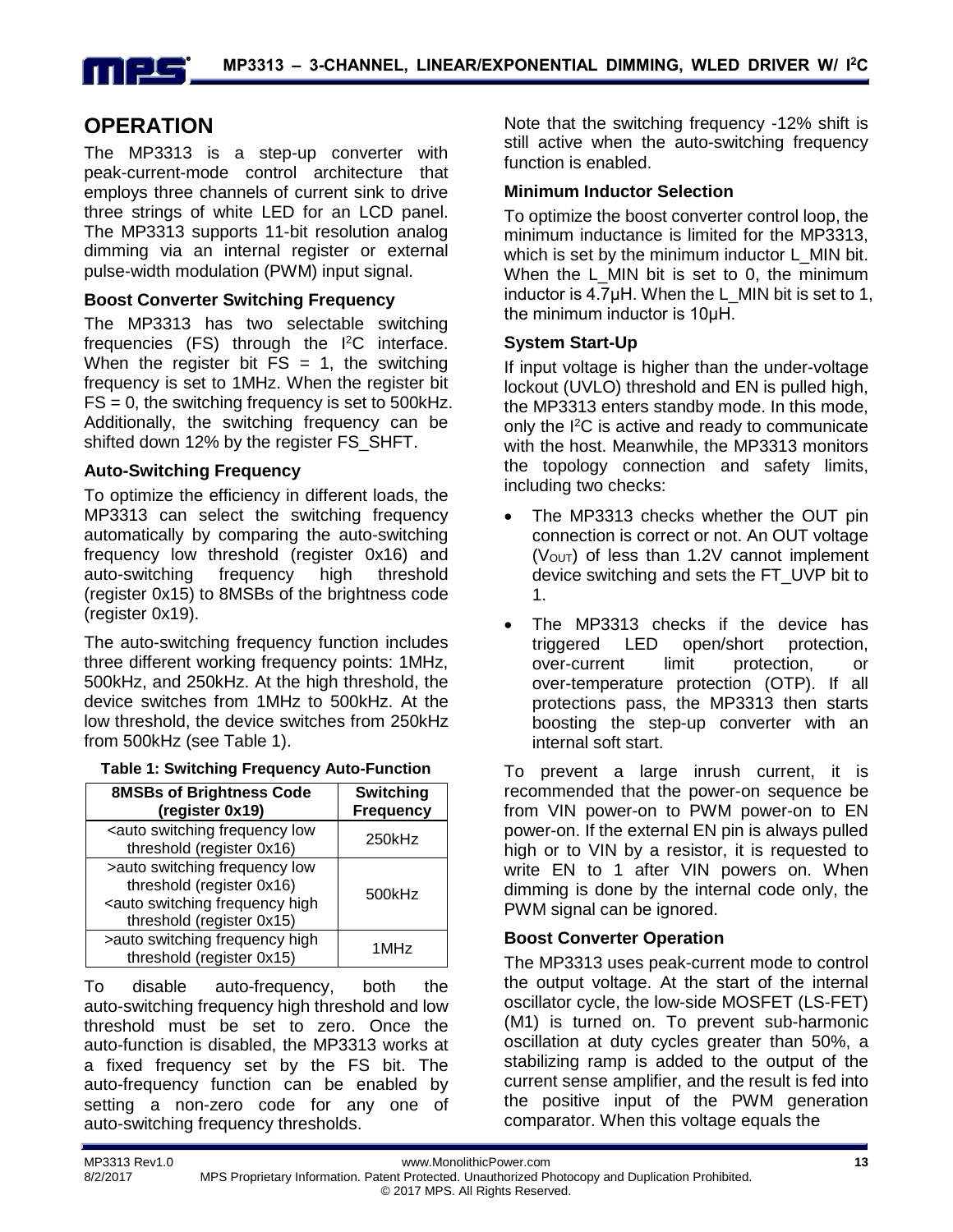output voltage of the error amplifier, the LS-FET is turned off. Then the inductor current flows through the free-wheeling diode, which forces the inductor current to decrease. The output voltage of the internal error amplifier is an amplified signal of the difference between the reference voltage and the feedback voltage from the LED load cathode. The converter chooses the lowest active LEDx pin voltage automatically to provide a high enough bus voltage to power all of the LED arrays. If the feedback voltage drops below the reference, the output of the error amplifier increases. This results in more current flowing through the LS-FET and delivers more power to the output. This forms a closed control loop that regulates the output voltage.

## **LED String Selection**

There are three LED strings for the MP3313, and each string has an independent EN bit. This allows for 1-string, 2-string, or 3-string application. By default, all three strings are enabled.

## **Flash Mode**

The MP3313 can also work in flash mode by setting the FL EN bit to 1. The flash time depends on the FL\_T bit and ranges from 50 - 800ms. The flash current is set by I\_FL bit.

When flash mode is enabled, the inductor peak-current limit value jumps to the flash current limit automatically, which is set by the FL\_CL bit (2.5A/3A selectable), and the LED current jumps to the flash current. When the flash is timed out, the LED current and inductor peak current limit returns to backlight mode, and the FL\_EN bit is reset to 0. When protection is triggered during the flash, flash mode ends, and the FL\_EN bit is reset.

## **Dimming Control**

The MP3313 supports ultra-high resolution analog dimming by converting the PWM input signal or internal register code to the 11-bit brightness code. Two kinds of LED current dimming curve are available: linear and exponential mapping.

The MP3313 converts the external PWM signal into an internal reference via the duty detection circuit to regulate the current linearly or exponentially.

Calculate the linear analog dimming with Equation (1):

on (1):  
\n
$$
I_{\text{LED}} = 40.806 \mu A + 12.195 \mu A \times \text{Code}
$$
 (1)

Where Code ranges from 1 to 2047. Code 0 sets the LED current to 0.

Calculate the exponential analog dimming with Equation (2):

$$
I_{\text{ILED}} = 51.1 \mu A \times 1.003040572^{\text{Code}} \qquad (2)
$$

Where Code ranges from 1 to 2047. Code 0 sets the LED current to 0.

Figure 2 shows the linear and exponential dimming curve for the LED current.



#### **Figure 2: LED Current for Each Channel with Brightness Code**

## **LED Current Ramp Up/Down**

The LED current ramps up and down step-by-step from one brightness code to the next when the LED current slope function is enabled by setting the SLPEN bit to 1. The ramp

time can be calculated with Equation (3):  

$$
t_{\text{RAMP}} = \text{RAMP} \times (\text{Code1} - \text{Code0} - 1)
$$
 (3)

Where RAMP is the slope rate set by the TSLP bit, Code 0 is the original brightness point, and Code 1 is the target brightness point.

## **PWM Sample Frequency**

Three different sample frequencies can be chosen for the input PWM dimming signal for the MP3313.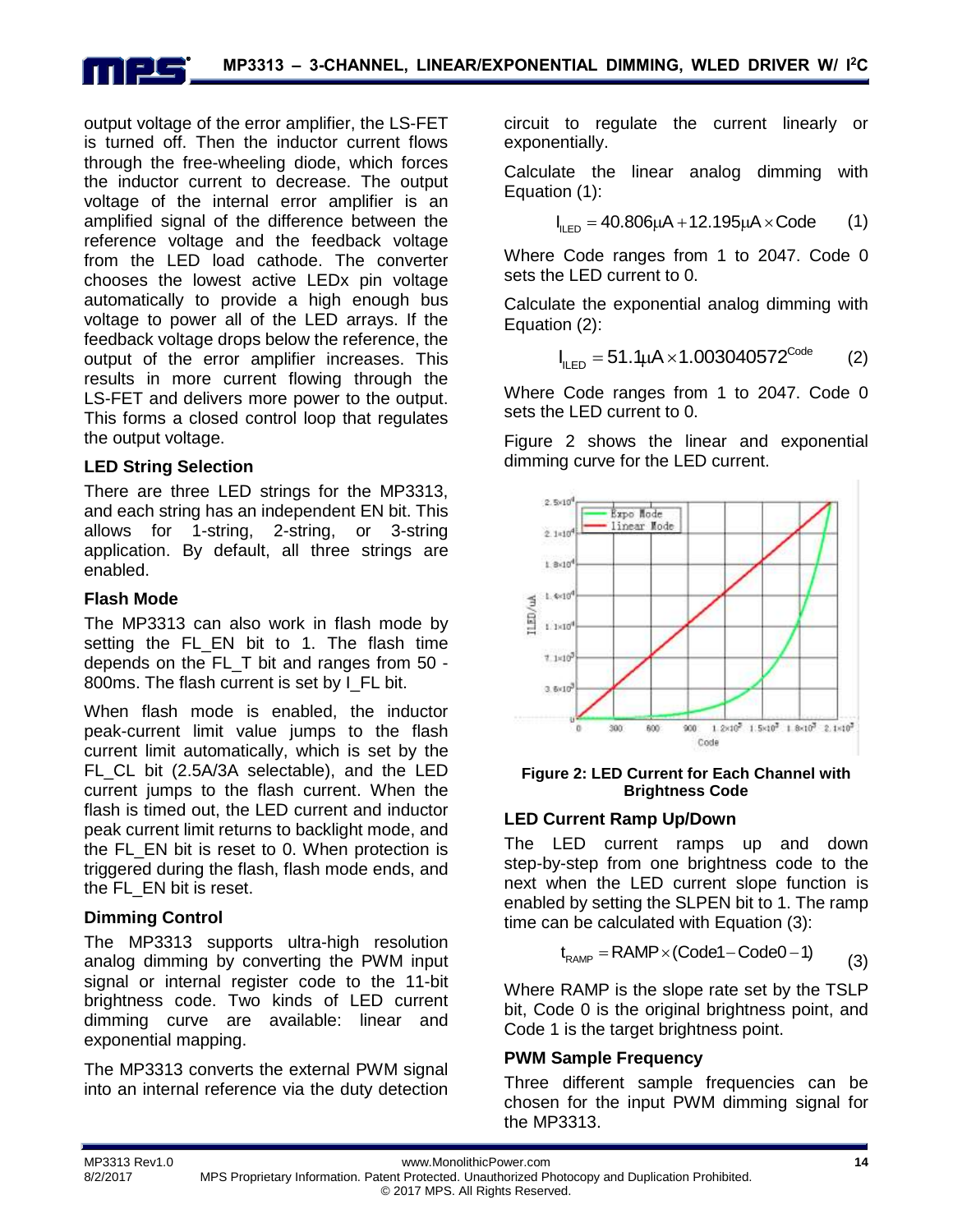- PWMSR1:0 bit = 00, sample frequency = 800kHz.
- PWMSR1:0 bit = 01, sample frequency = 4MHz (default).
- PWMSR1:0 bit = 1x, sample frequency = 24MHz.

Choose a PWM sample frequency based on the required dimming resolution, input dimming frequency, and efficiency (the higher the sample frequency, the higher the input consumption current is). A low-level PWM signal that lasts for a certain amount of time can disable the device (see Table 2). The lower the PWM sample frequency is, the longer the PWM shutdown time is.

**Table 2: PWM Shutdown Time vs. Sample Frequency**

| f <sub>sample</sub> (Hz) | T <sub>PWM_SD</sub> (ms) |
|--------------------------|--------------------------|
| 24M                      | 0.6                      |
| 4M                       |                          |
| 800k                     | 25                       |

## **PWM Hysteresis**

n i sla

To prevent the input PWM dimming signal jitter from causing LED flicker, the MP3313 offers selectable PWM hysteresis.

- $\bullet$  HYS2:0 = 000: no hysteresis
- $\bullet$  HYS2:0 = 001: 1 clock
- HYS2:0 = 100: 4 clock (default)
- $HYS2:0 = 110: 6$  clock

Where 1 clock =  $1$ /fsample. Different sample rates produce different clocks.

The PWM hysteresis is active only when the direction of the LED brightness changes. Once the LED brightness direction changes, the input PWM signal must overcome the hysteresis, and then the brightness changes. Otherwise, if the LED brightness changing direction remains the same, the PWM signal hysteresis function is unused.

## **Brightness Control Mode**

The LED current is controlled either by the input PWM dimming signal or internal brightness register. Five different brightness control modes can be selected and set by the BRTMD2:0 bit.

1. Internal register only: When the brightness control mode bits are set to 000, the LED current is controlled by the internal brightness register only without the PWM signal. The LED current changes only when the eight MSBs are written. Write three LSBs first, then write eight MSBs for 11-bit brightness change.

In linear mapping mode, the LEDs can be calculated with Equation (4) and Equation  $(5)$ :

 $I_{\text{LEDO}} = 40.806 \mu\text{A} + 12.195 \mu\text{A} \times \text{CodeO}$  (4)

 $I_{\text{lLED}0} = 40.806 \mu\text{A} + 12.195 \mu\text{A} \times \text{Code0} \tag{4}$ <br> $I_{\text{lLED}1} = 40.806 \mu\text{A} + 12.195 \mu\text{A} \times \text{Code1} \tag{5}$ 

In exponential mapping mode, the LEDs can be calculated with Equation (6) and Equation (7):

$$
I_{\text{ILEDO}} = 51.1 \mu A \times 1.003040572^{\text{CodeO}} \tag{6}
$$

Code1  $I_{\text{LED0}} = 51.1 \mu A \times 1.003040572$ (7)

The ramp time in either mapping mode can be calculated with Equation (8):

calculated with Equation (8):<br>t<sub>RAMP</sub> = RAMP×(Code1 – Code0 – 1) (8)

2. Input PWM duty only: When the brightness control mode bits are set to 001, the LED current is controlled by the input dimming signal only. The internal brightness code is ignored. The MP3313 samples the PWM signal and translates it into an 11-bit code to regulate the current. Choose the corresponding PWM frequency based on the PWM sample rate and resolution request.

In linear mapping mode, the LEDs can be calculated with Equation (9) and Equation (10):

10):<br>|<sub>ILED0</sub> = 40.806μA + 12.195μA × 2047 × D<sub>PWM0</sub> (9)<br>|<sub>ILED1</sub> = 40.806μA + 12.195μA × 2047 × D<sub>PWM1</sub> (10)  $I_{\text{H-EM}} = 40.806 \mu A + 12.195 \mu A \times 2047 \times D_{\text{PMM}}(10)$ 

In exponential mapping mode, the LEDs can be calculated with Equation (11) and Equation (12):

|uation (12):<br>I<sub>ILED0</sub> = 51.1μA ×1.003040572<sup>2047×DPwmo</sup> (11)

 $\rm{I_{\rm ILED0}} =$  51. IµA × 1.003040572 $\rm{^{2047\times\rm{DFWM1}}(12)}$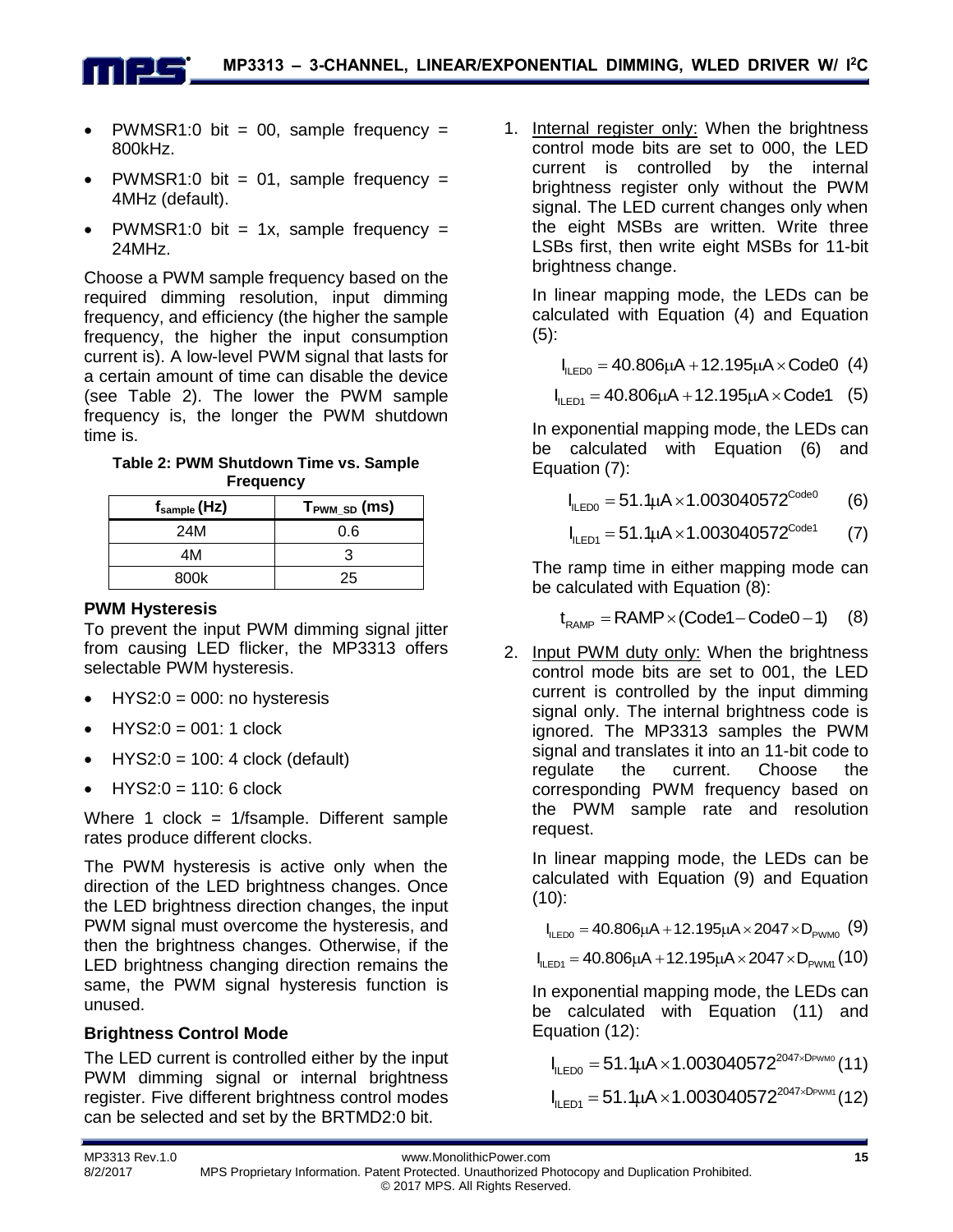The ramp time in either mapping mode can

be calculated with Equation (13):  

$$
t_{\text{RAMP}} = \text{RAMP} \times |2047 \times D_{\text{PWM}} - 2047 \times D_{\text{PWM}} - 1|
$$
 (13)

3. Internal register multiplies PWM duty before ramping: LED slope step controlled by internal register and PWM duty. When the brightness control mode bits are set to 010, the LED current is controlled by the input PWM dimming duty multiplied by the internal brightness register. The slope step is also controlled by the PWM dimming duty multiplied by the brightness register.

In linear mode, the LEDs can be calculated with Equation (14) and Equation (15):

with Equation (14) and Equation (15):<br>I<sub>ι∟ερο</sub> = 40.806μA +12.195μA ×Code0 ×D<sub>Ρwмο</sub> (14)

I<sub>ILED0</sub> = 40.806μA + 12.195μA × Code0 × D<sub>ρwM0</sub> (14)<br>I<sub>ILED1</sub> = 40.806μA + 12.195μA × Code1× D<sub>ρwM1</sub> (15)

In exponential mode, the LEDs can be calculated with Equation (16) and Equation  $(17)$ :

(17):<br>I<sub>llED0</sub> = 51.1µA ×1.003040572<sup>Code0×Dpwm0</sup> (16)

 $I_{\text{ILED1}} = 51.1 \mu\text{A} \times 1.003040572^{\text{Code} \text{I} \times \text{DPMM1}}}$  (16)<br> $I_{\text{ILED1}} = 51.1 \mu\text{A} \times 1.003040572^{\text{Code} \text{I} \times \text{DPMM1}}}$  (17)

The ramp time in either mapping mode can be calculated with Equation (18):

RAMP PWM1 PWM0 t RAMP | Code1 D Code0 D 1| (18)

4. Ramp before internal register multiplies input PWM dimming duty, LED slope step controlled by internal register only: When the brightness control mode bits are set to 011, the LED current is controlled by the input PWM dimming duty multiplied by the internal brightness register. The slope step is controlled by the internal brightness register only.

In this mode, the LED current jumps immediately when the external PWM dimming duty changes. Then the LED current changes step-by-step to the new brightness register.

In linear mapping mode, the original current can be calculated with Equation (19):

can be calculated with Equation (19):<br>I<sub>lLED0</sub>. = 40.806µA+12.195µA<mark>×Code0×D<sub>PWM0</sub>(19</mark>)

The LED current jumps immediately when the duty changes, as shown in Equation (20):

(20):<br>I<sub>ILED0+</sub> = 40.806μA + 12.195μA × Code0 × D<sub>PWM1</sub> (20)

The LED current follows the code changes shown in Equation (21):

shown in Equation (21):<br>I<sub>l∟εɒ1</sub> = 40.806μA +12.195μA × Code1×D<sub>Pwм1</sub> (21)

In exponential mapping mode, the original

current can be calculated with Equation (22):  
\n
$$
I_{\text{LEDO-}} = 51.1 \mu A \times 1.003040572^{\text{CodeO} \times \text{DFWM0}} \text{ (22)}
$$

The LED current jumps immediately when the duty changes, as shown in Equation (23):

(23):<br>I<sub>llED0+</sub> = 51.1µA × 1.003040572<sup>Code0×DPwm1</sup> (23)

Then, the LED current follows the code changes shown in Equation (24):

changes shown in Equation (24):<br>I<sub>lLED1</sub> = 51.1µA ×1.003040572<sup>Code1×DPwm1</sup>(24)

The ramp time in either mode can be calculated with Equation (25):

ulated with Equation (25):<br>t<sub>RAMP</sub> = RAMP×| Code1 – Code0 –1| <sub>(25)</sub>

For example, the PWM duty changes from 50% to 100%, and the brightness register changes from 1024 to 2047, the slope is 1ms/step in linear analog dimming.

The original LED current can be calculated with Equation (26): with Equation (26):<br>I<sub>ILED0</sub>. = 40.806µA +12.195µA × (1024×0.5) = 6.28mA (26)

Then the LED current jumps immediately, as shown in Equation (27):

shown in Equation (27):<br>I<sub>llED0+</sub> = 40.806µA +12.195µA×(1024×1) =12.52mA <mark>(27</mark>)

The LED current rise up step-by-step, shown in Equation (28):

shown in Equation (28):<br>I<sub>lLED1</sub> = 40.806μA +12.195μA × (2047 ×1) = 25mA <mark>(28</mark>)

The ramp-up time can be calculated with Equation (29):

Equation (29):<br>t<sub>ramp</sub> = 1ms/step×| 2047 –1024 –1|=1022ms <sub>(</sub>29)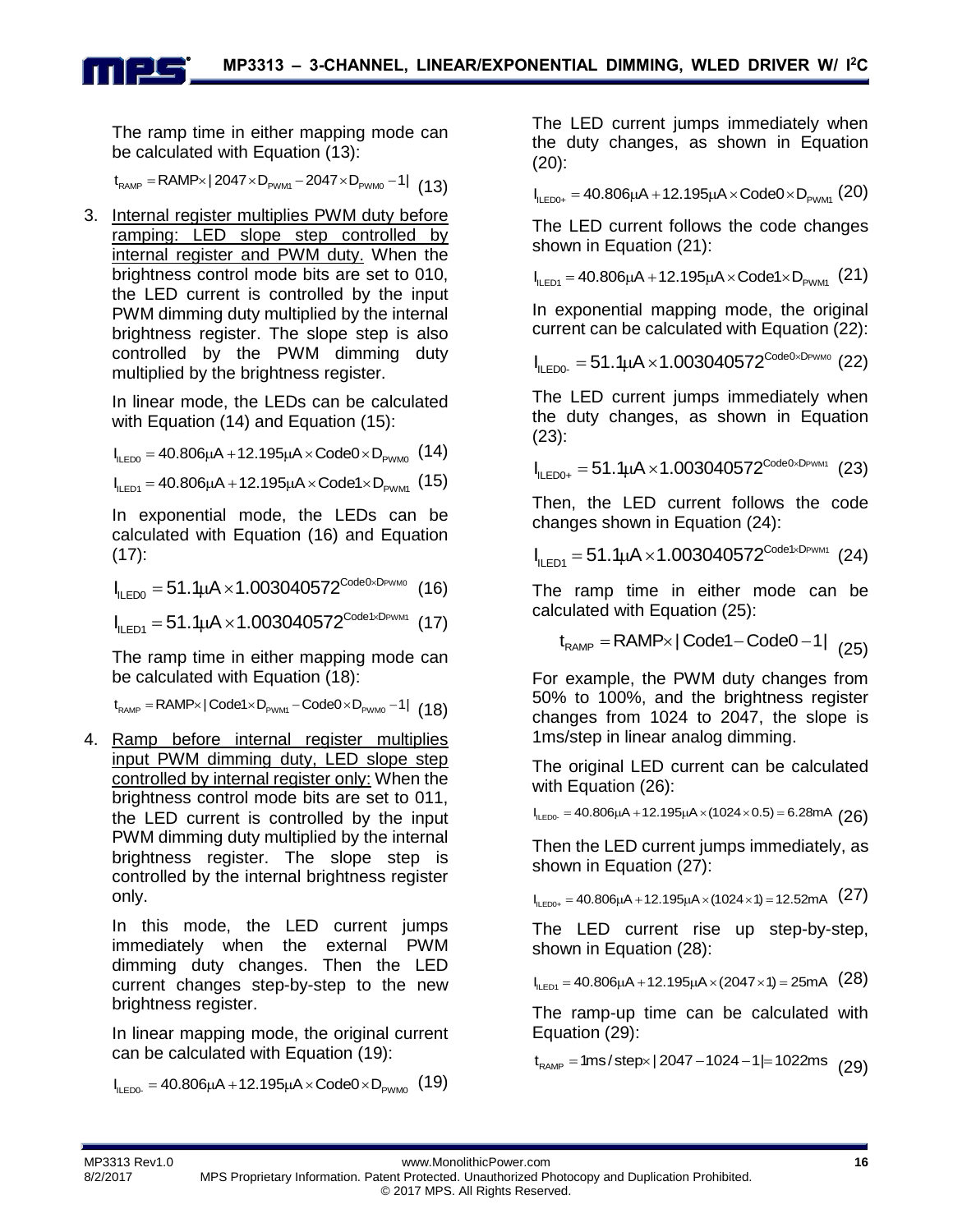5. LED current multiplied by the input PWM duty, LED slope step controlled by the internal register only: When the brightness control mode bits are set to 100, the LED current is dimmed by the input PWM dimming duty, and slope step is controlled by the internal brightness register only.

In linear mode, the LEDs can be calculated with Equation (30) and Equation (31):

with Equation (30) and Equation (31):<br>I<sub>lLED0</sub> = (40.806µA +12.195µA × Code0)×D<sub>PWM0</sub> (30<mark>)</mark>

I<sub>ILED0</sub> = (40.806μA + 12.195μA × Code0) × D<sub>PWM0</sub> (30)<br>I<sub>ILED1</sub> = (40.806μA + 12.195μA × Code1) × D<sub>PWM1</sub> (31)

In exponential mode, the LEDs can be calculated with Equation (32) and Equation (33):

Code0 (33):<br>I<sub>ILED0</sub> = 51.1µA ×1.003040572<sup>Code0</sup> ×D<sub>PWM0</sub> (32)<br>I<sub>ILED1</sub> = 51.1µA ×1.003040572<sup>Code1</sup> ×D<sub>PWM1</sub> (33)

$$
I_{\text{II} \text{ ED1}} = 51.1 \mu A \times 1.003040572^{\text{Code1}} \times D_{\text{PWM1}} \text{ (33)}
$$

The ramp time in either mode can be

calculated with Equation (34):  

$$
t_{\text{RAMP}} = \text{RAMP} \times |\text{Code1} - \text{Code0} - 1|
$$
 (34)

## **Cycle-by-Cycle Current Limit**

To prevent the external components from exceeding the current stress rating, the MP3313 uses a cycle-by-cycle current limit protection. The limit value can be selected by the register bit CL1:0. When the internal LS-FET current exceeds the current limit threshold, the MOSFET turns off until the next clock cycle begins.

## **Over-Current Protection (OCP)**

The FT OCP flag is set when over-current protection (OCP) occurs. To prevent the transient over-current from setting the FT\_OCP bit, the MP3313 designs an OCP counter. If the inductor current always reaches the threshold in a 128µs period, the counter increases by 1. Every eight 128µs periods, if the OCP counter is higher than 2, the FT OCP bit is set to 1.

If  $OCP\_SD = 0$ , the IC latches off when  $OCP$  is triggered. If  $OCP\_SD = 1$ , the IC is recoverable when OCP is triggered.

## **Over-Voltage Protection and Open-String Protection**

When  $V_{OUT}$  is higher than the over-voltage protection (OVP) threshold, OVP is triggered. the IC stops switching, and the FT\_OVP bit is set. When the output voltage drops low, switching recovers.

The OVP threshold is set by the internal register OVP1:0. Four different thresholds can be selected.

- $OVP1:0 = 00:17V$
- $OVP1:0 = 01:23V$
- $OVP1:0 = 10:30V$
- OVP1:0 = 11: 38V (default)

If the LED string is open, the feedback voltage is lower than the reference voltage, and  $V_{\text{OUT}}$  rises up and continues charging the output capacitor until OUT reaches the protection point  $(V_{OVP})$ , and OVP is triggered. The IC also monitors the LEDx voltage. When the LEDx voltage is lower than 40mV, open LED protection is triggered. Three different actions can be set by OVP MD1:0 through the  $I^2C$  after a fault is triggered.

- $\bullet$  OVP MD1:0 = 00: FT OVP is set, and FT OLP is set.
- OVP\_MD1:0 = 01: FT\_OVP is set, FT\_OLP is set, and the string is marked off with LEDx  $< 40$ m $V<sub>1</sub>$ .
- $OVP_MD1:0 = 10$ : FT\_OVP is set, and the IC latches off when the OVP fault is detected.

## **Short LED Protection**

The MP3313 monitors the LEDx voltage to determine if a short string has occurred. If a short occurs, the respective LEDx pin is pulled up and can tolerate high voltage stress. If the LEDx voltage is higher than the short-protection threshold and lasts for 2ms, a short string fault is detected. The threshold is set by S\_TH1:0.

Short LED protection is programmed by SLP\_MD1:0.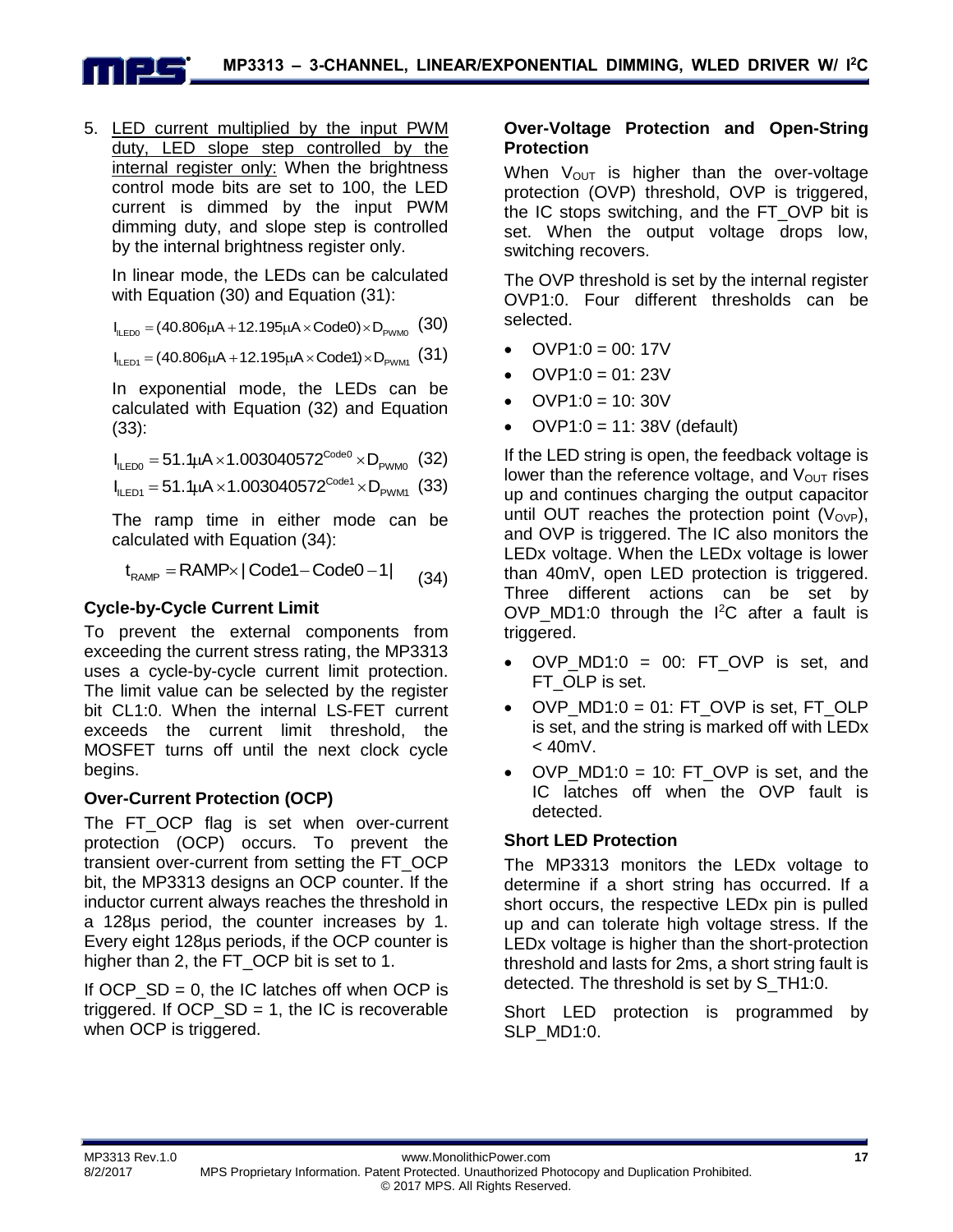

- SLP  $MD1:0 = 00$ : The short LED fault detection is disabled.
- SLP  $MD1:0 = 01$ : The short LED fault detection is enabled, and the FT\_SLP is set when the fault is detected.
- SLP  $MD1:0 = 10$ : The short LED fault detection is enabled, the FT\_SLP is set, and the string is marked off with the LEDx voltage that is higher than the threshold.
- $\bullet$  SLP MD1:0 = 11: FT SLP is set, and the IC latch off when the fault is detected.

## **Thermal Shutdown Protection**

To prevent the IC from operating at an exceedingly high temperature, thermal shutdown is implemented in the MP3313 by detecting the silicon die temperature. When the die temperature exceeds the upper threshold  $(T<sub>ST</sub>)$ , the IC shuts down and resumes normal operation when the die temperature drops below the lower threshold. Typically, the hysteresis value is  $25^{\circ}$ C. If OTP\_SD = 0, the IC latches off when OTP is triggered.

## **I <sup>2</sup>C Chip Address**

The 7-bit MSB device address is 0x36 - 0x37 selected by A0. If A0 is floating, it must be pulled up or down externally to set the address.

After the start condition, the  $I^2C$ -compatible master sends a 7-bit address followed by an eighth read (1) or write (0) bit. The following bit indicates the register address to or from which the data is written or read (see Figure 3).

|  |  |  |  |  | ^<br>. . | r/w<br>$\blacksquare$ |
|--|--|--|--|--|----------|-----------------------|
|--|--|--|--|--|----------|-----------------------|

#### **Figure 3: The I<sup>2</sup>C Compatible Device Address**

To avoid a glitch in the operation, the following bit changes only when the IC EN bit (0x10, bit[0]) or the three LED channel enable bits (0x10, bit[3:1]) are set to 0.

The following bit should contain these bits:

- 1. Mapping mode bit (MAPMOD, 0x11, bit[7])
- 2. Brightness mode bits (BRTMD2:0, 0x11, bit[6:4])
- 3. Slope enable bit (SLPEN, 0x11, bit[3])
- 4. Slope time bit (TSLP2:0, 0x11, bit[2:0])
- 5. PWM sample rate bit (PWMSR1:0, 0x12, bit[7:6])
- 6. PWM polarity bit (PWM\_P, 0x12, bit[5])
- 7. PWM hysteresis bit (HYS2:0, 0x12, bit [4:2])
- 8. PWM filter bit (FILTER1:0, 0x12, bit[1:0])
- 9. Auto frequency high threshold bit (FS\_AUTOH7:0, 0x15, bit[7:0])
- 10. Auto frequency low threshold bit (FS\_AUTOL7:0, 0x16, bit[7:0])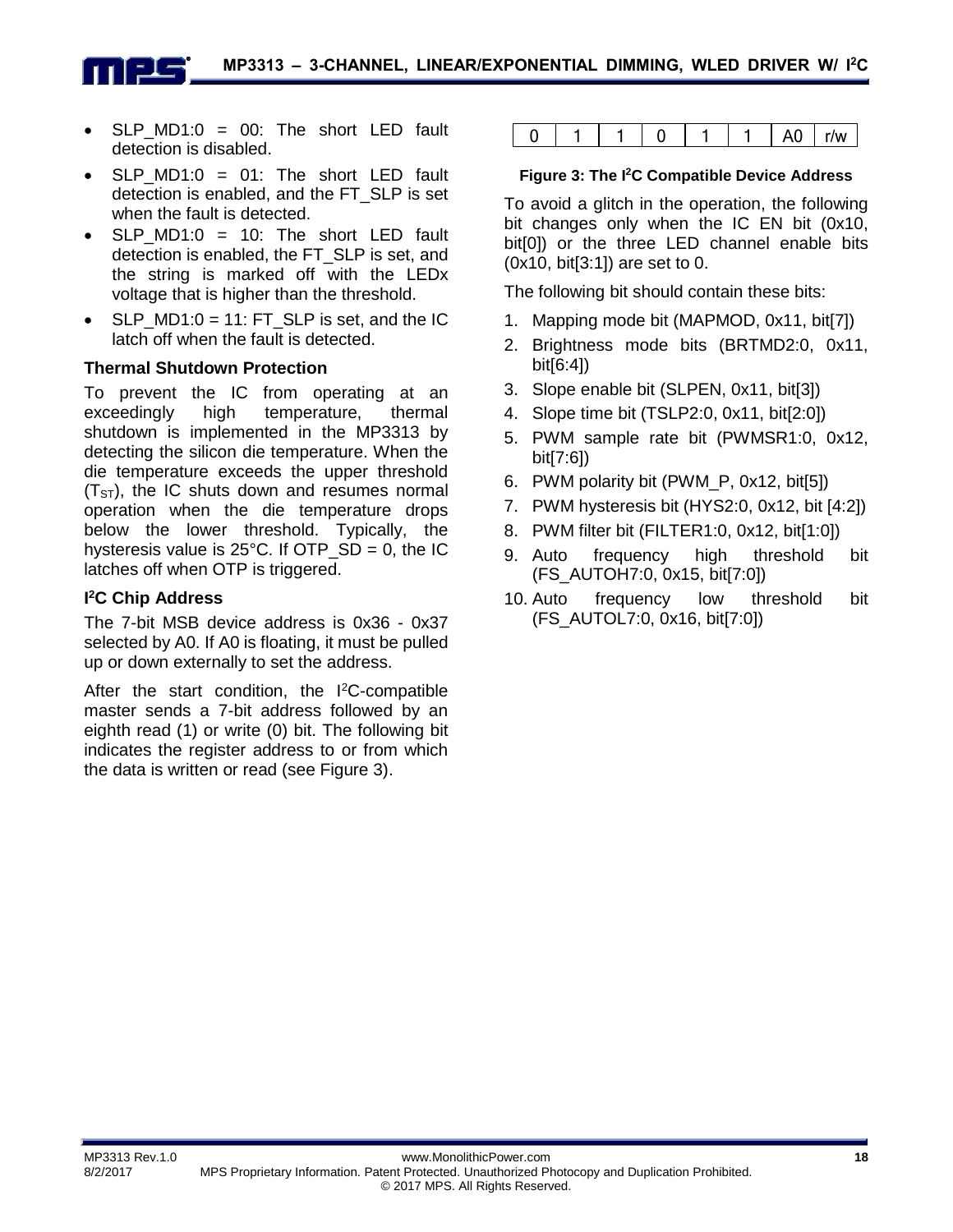

| Add | D7                               | D <sub>6</sub>  | D <sub>5</sub>  | D <sub>4</sub>  | D <sub>3</sub>      | D <sub>2</sub>     | D <sub>1</sub>     | D <sub>0</sub> |  |
|-----|----------------------------------|-----------------|-----------------|-----------------|---------------------|--------------------|--------------------|----------------|--|
| 00H | DEV ID3                          | DEV_ID2         | DEV_ID1         | DEV_ID0         | REV_ID3             | REV_ID2            | REV_ID1            | REV_ID0        |  |
| 01H |                                  |                 |                 | <b>RESERVED</b> |                     |                    |                    | <b>SRST</b>    |  |
| 10H |                                  |                 | <b>RESERVED</b> |                 | CH3EN               | CH <sub>2</sub> EN | CH <sub>1</sub> EN | EN             |  |
| 11H | <b>MAPMD</b>                     |                 | BRTMD2:0        |                 | <b>SLPEN</b>        |                    | TSLP2:0            |                |  |
| 12H |                                  | PWMSR1:0        | PWM P           |                 | <b>HYS2:0</b>       |                    | FILTER1:0          |                |  |
| 13H | NA.                              | FS_SHFT         | <b>FS</b>       | L MIN           | OVP <sub>1:0</sub>  |                    | CL1:0              |                |  |
| 14H | FL_CL                            |                 | IFL6:0          |                 |                     |                    |                    |                |  |
| 15H |                                  |                 |                 |                 | FS_AUTOH7:0         |                    |                    |                |  |
| 16H |                                  |                 |                 |                 | FS_AUTOL7:0         |                    |                    |                |  |
| 17H |                                  |                 | FL_T3:0         |                 |                     | <b>RESERVED</b>    |                    | FL_EN          |  |
| 18H | <b>RESERVED</b><br><b>BRT2:0</b> |                 |                 |                 |                     |                    |                    |                |  |
| 19H |                                  |                 |                 |                 | <b>BRT10:3</b>      |                    |                    |                |  |
| 1EH |                                  | S_TH1:0         |                 | SLP MD1:0       | OTP_SD<br>OVP MD1:0 |                    |                    | OCP_SD         |  |
| 1FH |                                  | <b>RESERVED</b> | FT UVP          | FT_OLP          | FT_SLP              | FT OTP             | FT_OCP             | FT_OVP         |  |

#### **Table 3: Register Mapping**

#### **Table 4: Chip ID Register**

|     | Addr: 0x00      |        |         |              |  |
|-----|-----------------|--------|---------|--------------|--|
| Bit | <b>Bit Name</b> | Access | Default | Description  |  |
| 7:4 | DEV ID          |        | 000     | Device ID.   |  |
| 3:0 | REV ID          |        | 0001    | Revision ID. |  |

#### **Table 5: Software Reset Register**

|     | Addr: 0x01      |        |         |                                                                                                                                                 |  |
|-----|-----------------|--------|---------|-------------------------------------------------------------------------------------------------------------------------------------------------|--|
| Bit | <b>Bit Name</b> | Access | Default | Description                                                                                                                                     |  |
| 7:1 | N/A             |        | N/A     | Reserved.                                                                                                                                       |  |
| 0   | <b>SRST</b>     | r/w    | U       | Software reset bit.<br>0: normal operation<br>1: device resets, all registers are reset to default (this bit automatically<br>resets back to 0) |  |

#### **Table 6: Enable Register**

|             | Addr: 0x10         |        |         |                                                                     |  |  |
|-------------|--------------------|--------|---------|---------------------------------------------------------------------|--|--|
| Bit         | <b>Bit Name</b>    | Access | Default | Description                                                         |  |  |
| 7:4         | N/A                | r      | N/A     | Reserved.                                                           |  |  |
| 3           | CH3EN              | r/w    |         | LED3 enable bit.<br>1: LED3 enabled<br>0: LED3 disabled             |  |  |
| 2           | CH <sub>2</sub> EN | r/w    |         | LED <sub>2</sub> enable bit.<br>1: LED2 enabled<br>0: LED2 disabled |  |  |
| 1           | CH <sub>1</sub> EN | r/w    |         | LED1 enable bit.<br>1: LED1 enabled<br>0: LED1 disabled             |  |  |
| $\mathbf 0$ | EN                 | r/w    |         | IC enable bit<br>1: IC enabled<br>0: IC disabled                    |  |  |

MP3313 Rev1.0 www.MonolithicPower.com **19**

8/2/2017 MPS Proprietary Information. Patent Protected. Unauthorized Photocopy and Duplication Prohibited. © 2017 MPS. All Rights Reserved.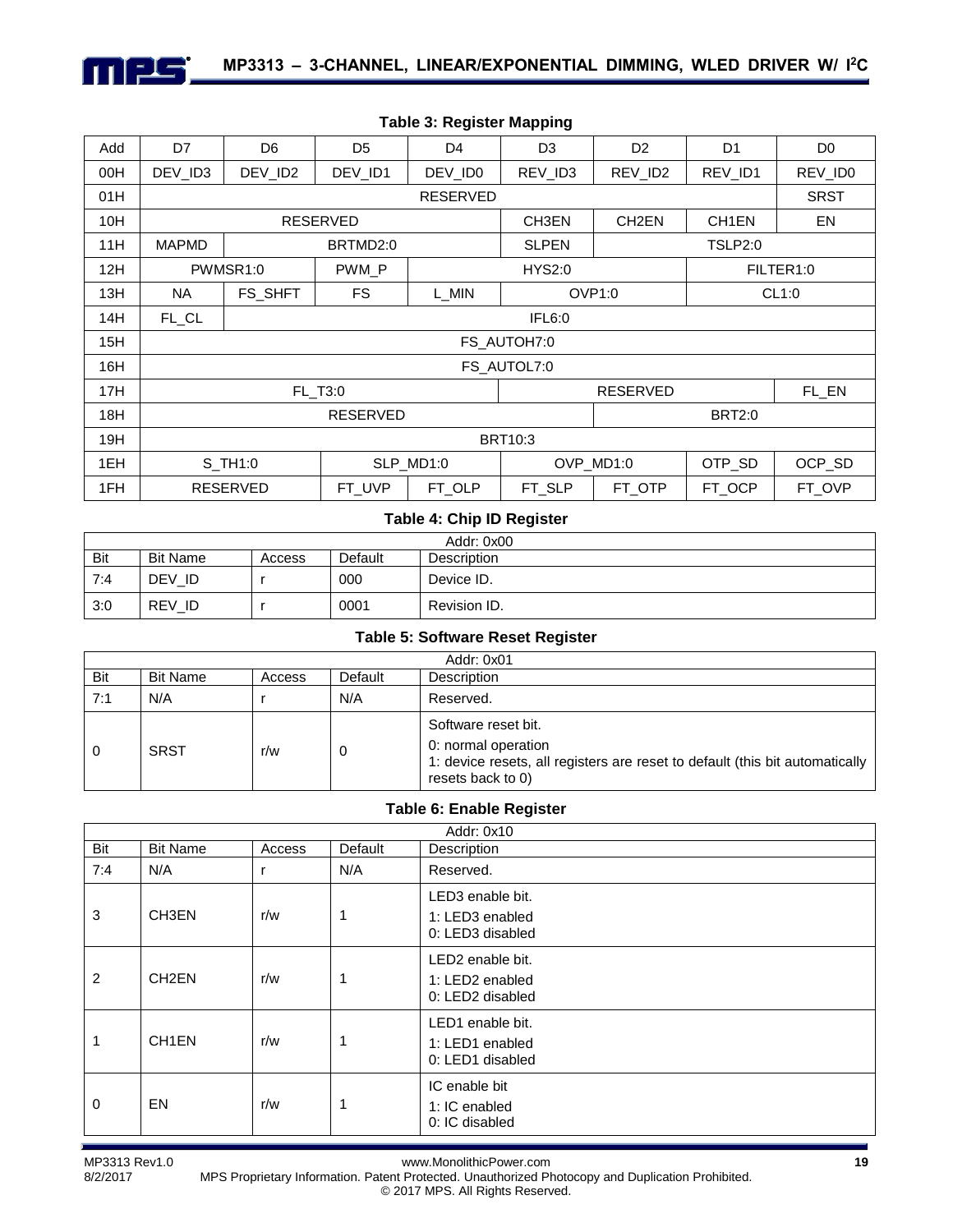

|     | Addr: 0x11      |        |         |                                                                                                                                                                                                                                                      |  |  |  |
|-----|-----------------|--------|---------|------------------------------------------------------------------------------------------------------------------------------------------------------------------------------------------------------------------------------------------------------|--|--|--|
| Bit | <b>Bit Name</b> | Access | Default | Description                                                                                                                                                                                                                                          |  |  |  |
| 7   | <b>MAPMD</b>    | r/w    | 0       | LED current mapping mode bit.<br>0: linear mapping<br>1: exponential mapping                                                                                                                                                                         |  |  |  |
| 6:4 | BRTMD2:0        | r/w    | 011     | Brightness mode control bits.<br>000: brightness register only<br>001: PWM duty only<br>010: brightness register multiplies PWM duty before ramp<br>011: ramp before brightness register multiplies PWM duty<br>100: LED current multiplies PWM duty |  |  |  |
| 3   | <b>SLPEN</b>    | r/w    | 0       | LED current slope enable bit.<br>0: LED current slope disabled<br>1: LED current slope enabled                                                                                                                                                       |  |  |  |
| 2:0 | <b>TSLP2:0</b>  | r/w    | 000     | LED current slope time for each step.<br>000: 0.125ms/step<br>001: 0.25ms/step<br>010: 0.5ms/step<br>011: 1ms/step<br>100: 2ms/step<br>101: 4ms/step<br>110: 8ms/step<br>111: 16ms/step                                                              |  |  |  |

#### **Table 7: Brightness Control Register**

## **Table 8: PWM Control Register**

|     | Addr: 0x12      |        |         |                                                                                                                                                                 |  |  |  |
|-----|-----------------|--------|---------|-----------------------------------------------------------------------------------------------------------------------------------------------------------------|--|--|--|
| Bit | <b>Bit Name</b> | Access | Default | Description                                                                                                                                                     |  |  |  |
| 7:6 | <b>PWMSR</b>    | r/w    | 01      | PWM sample frequency set bits.<br>00: 800kHz<br>01: 4MHz<br>1x: 24MHz                                                                                           |  |  |  |
| 5   | PWM_P           | r/w    | 1       | PWM input polarity set bit.<br>0: active low<br>1: active high                                                                                                  |  |  |  |
| 4:2 | <b>HYS2:0</b>   | r/w    | 100     | PWM hysteresis set bits.<br>000: no hysteresis<br>001: 1 clock<br>010: 2 clock<br>011: 3 clock<br>100: 4 clock<br>101: 5 clock<br>110: 6 clock<br>111: reserved |  |  |  |
| 1:0 | FILTER1:0       | r/w    | 11      | PWM input filter bits.<br>00: no filter<br>01:80ns<br>10:160ns<br>11:240ns                                                                                      |  |  |  |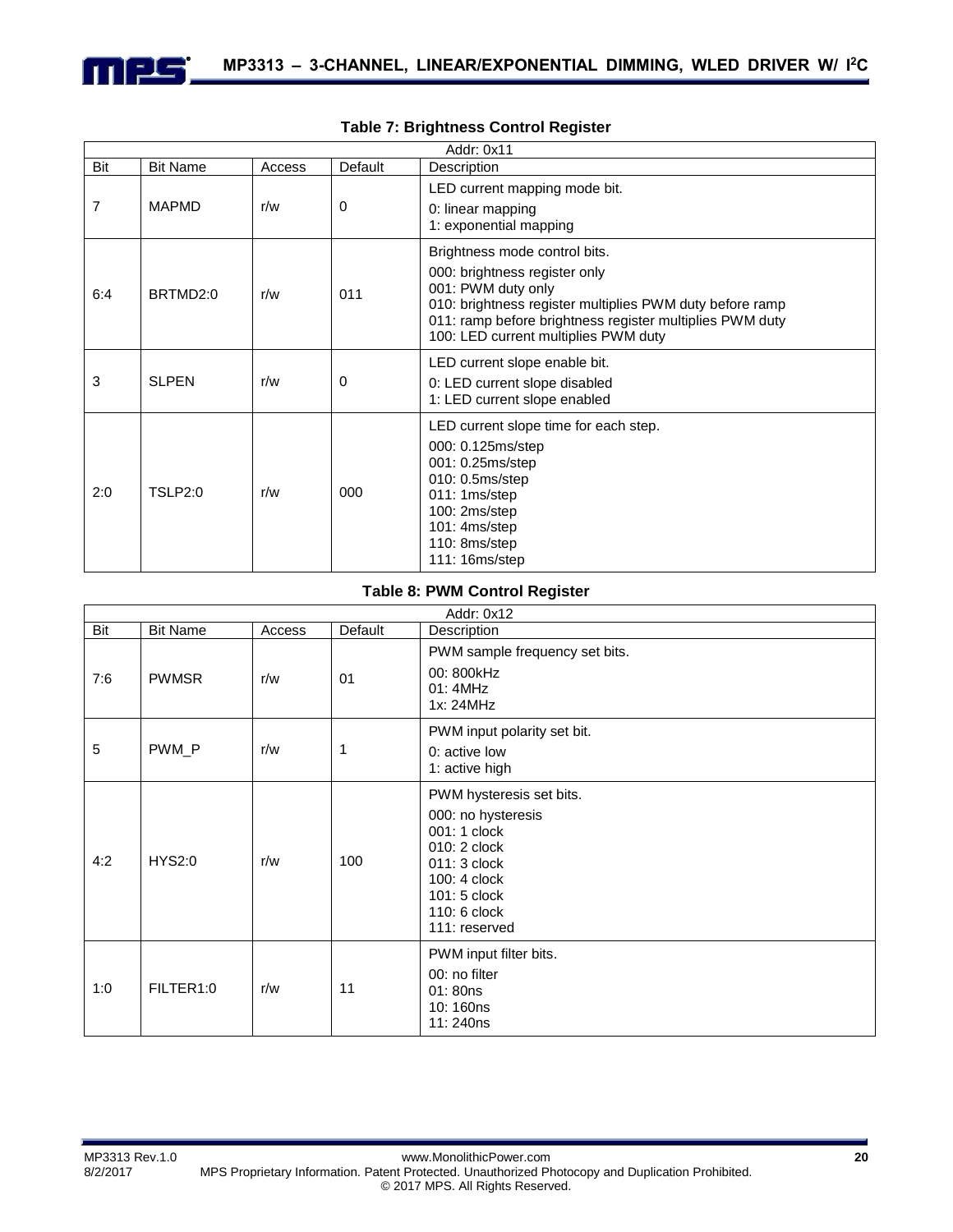

|                | Addr: 0x13      |        |             |                                                                           |  |  |  |
|----------------|-----------------|--------|-------------|---------------------------------------------------------------------------|--|--|--|
| Bit            | <b>Bit Name</b> | Access | Default     | Description                                                               |  |  |  |
| $\overline{7}$ | N/A             | r      | N/A         | Reserved.                                                                 |  |  |  |
| 6              | FS_SHFT         | r/w    | 1           | Switching frequency shift bit.<br>$0: -12\%$ shift<br>1: no shift         |  |  |  |
| 5              | <b>FS</b>       | r/w    | 1           | Boost switching frequency set bit.<br>0: 500kHz<br>1: 1MHz                |  |  |  |
| $\overline{4}$ | L_MIN           | r/w    | $\mathbf 0$ | Minimum inductor select bit.<br>$0:4.7\mu H$<br>1: $10\mu$ H              |  |  |  |
| 3:2            | OVP1:0          | r/w    | 11          | Over-voltage protection set bits.<br>00:17V<br>01:23V<br>10:30V<br>11:38V |  |  |  |
| 1:0            | CL1:0           | r/w    | 11          | Current limit set bits.<br>00: 0.75A<br>01:1A<br>10:1.25A<br>11:1.5A      |  |  |  |

#### **Table 9: Boost Control Register**

#### **Table 10: Flash Current Set Register**

|     | Addr: 0x14      |        |             |                                                                                                                                                    |  |  |
|-----|-----------------|--------|-------------|----------------------------------------------------------------------------------------------------------------------------------------------------|--|--|
| Bit | <b>Bit Name</b> | Access | Default     | Description                                                                                                                                        |  |  |
| 7   | FL_CL           | r/w    | $\mathbf 0$ | Current limit in flash mode.<br>0: 2.5A<br>1:3A                                                                                                    |  |  |
| 6:0 | IFL6:0          | r/w    | 0101000     | Flash current set register. 1mA/step.<br>0x0A: 10mA<br>0x0B: 11mA<br><br>0x28: 40mA (default)<br>$\cdots$<br>0x64: 100mA<br>$0x64 - 7F$ : reserved |  |  |

#### **Table 11: Auto-Switching Frequency High Threshold**

| Addr: 0x15 |                 |        |          |                                                                                                                                                                                         |
|------------|-----------------|--------|----------|-----------------------------------------------------------------------------------------------------------------------------------------------------------------------------------------|
| Bit        | <b>Bit Name</b> | Access | Default  | Description                                                                                                                                                                             |
| 7:0        | FS AUTOH        | r/w    | 00000000 | Auto-switching frequency high threshold (500kHz to 1MHz). Compared<br>with the 8 MSBs of the brightness code. The function is disabled when<br>both FS AUTOH and FS AUTOL are set to 0. |

#### **Table 12: Auto-Switching Frequency Low Threshold**

|     | Addr: 0x16      |        |          |                                                                                                                                                                                          |  |  |
|-----|-----------------|--------|----------|------------------------------------------------------------------------------------------------------------------------------------------------------------------------------------------|--|--|
| Bit | <b>Bit Name</b> | Access | Default  | Description                                                                                                                                                                              |  |  |
| 7:0 | <b>FS AUTOL</b> | r/w    | 00000000 | Auto-switching frequency low threshold (250kHz to 500kHz).<br>Compared with the 8 MSBs of the brightness code. The function is<br>disabled when both FS AUTOH and FS AUTOL are set to 0. |  |  |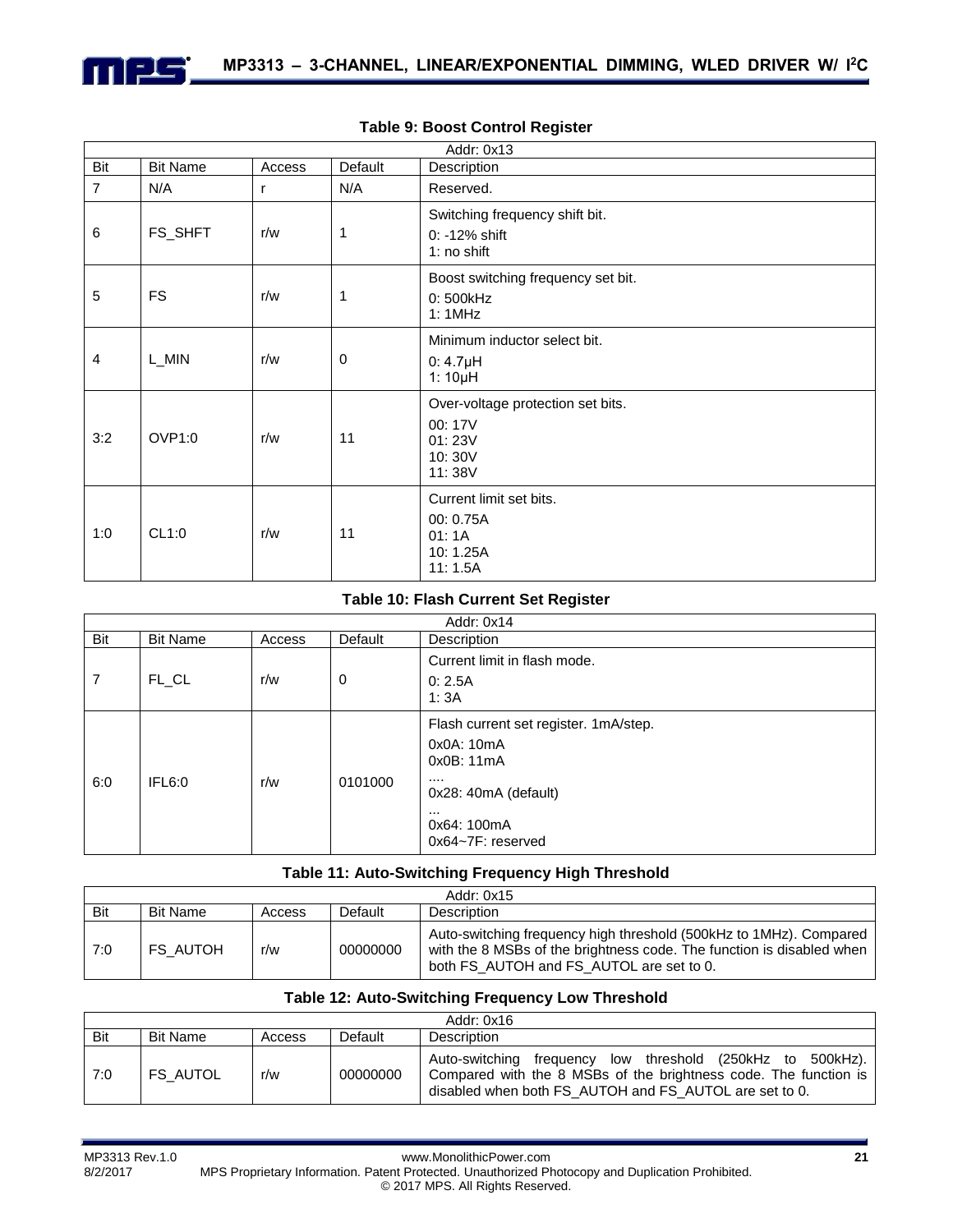

|             | Addr: 0x17      |        |                 |                                                                                                                                           |  |
|-------------|-----------------|--------|-----------------|-------------------------------------------------------------------------------------------------------------------------------------------|--|
| Bit         | <b>Bit Name</b> | Access | Default         | Description                                                                                                                               |  |
| 7:4         | FL T            | r/w    | 0101<br>(300ms) | Flash time set register. 50ms/step.<br>0000: 50ms<br>0001:100ms<br><br>1111:800ms                                                         |  |
| 3:1         | N/A             |        | 000             | Reserved.                                                                                                                                 |  |
| $\mathbf 0$ | FL EN           | r/w    | 0               | Backlight flash mode enable bit.<br>0: disable<br>1: $enable$<br>Automatically resets to 0 when flash timeout or protection is triggered. |  |

#### **Table 13: Flash Mode Control Register**

#### **Table 14: Brightness Register LSB**

| Addr: 0x18 |                 |        |         |                                       |  |
|------------|-----------------|--------|---------|---------------------------------------|--|
| Bit        | <b>Bit Name</b> | Access | Default | Description                           |  |
| 7:3        | N/A             |        | N/A     | Reserved.                             |  |
| 2:0        | <b>BRT2:0</b>   | r/w    | 111     | 3-bit LSB of the brightness register. |  |

#### **Table 15: Brightness Register MSB**

|     | Addr: 0x19      |        |          |                                       |  |  |
|-----|-----------------|--------|----------|---------------------------------------|--|--|
| Bit | <b>Bit Name</b> | Access | Default  | <b>Description</b>                    |  |  |
| 7:0 | <b>BRT10:3</b>  | r/w    | 11111111 | 8-bit MSB of the brightness register. |  |  |

#### **Table 16: Fault Control Register**

|     | Addr: 0x1E      |        |         |                                                                                                                                                                                                                                |  |  |  |  |
|-----|-----------------|--------|---------|--------------------------------------------------------------------------------------------------------------------------------------------------------------------------------------------------------------------------------|--|--|--|--|
| Bit | <b>Bit Name</b> | Access | Default | Description                                                                                                                                                                                                                    |  |  |  |  |
| 7:6 | $S$ _TH         | r/w    | 01      | LED short-protection threshold setting. If the LED <sub>x</sub> voltage is higher<br>than the threshold, short protection is triggered.<br>00:2V<br>01:3V<br>10:5V<br>11: reserved                                             |  |  |  |  |
| 5:4 | SLP_MD          | r/w    | 00      | LED short protection mode selection.<br>00: LED short protection is disabled<br>01: FT_SLP is set when a fault is detected<br>10: FT_SLP is set and the fault string is marked off<br>11: FT_SLP is set and the IC latches off |  |  |  |  |
| 3:2 | OVP_MD          | r/w    | 00      | Over-voltage protection mode selection.<br>00: FT OVP is set when a fault is detected<br>01: FT_OVP is set and the open string is marked off<br>10: FT_OVP is set and the IC latches off<br>11: reserved                       |  |  |  |  |
| 1   | OTP_SD          | r/w    |         | Thermal shutdown latch off disable bit.<br>0: IC latches off when OTP is triggered<br>1: no latch off                                                                                                                          |  |  |  |  |
| 0   | OCP_SD          | r/w    |         | Over-current protection latch off disable bit.<br>0: IC latches off when OCP is triggered<br>1: no latch off                                                                                                                   |  |  |  |  |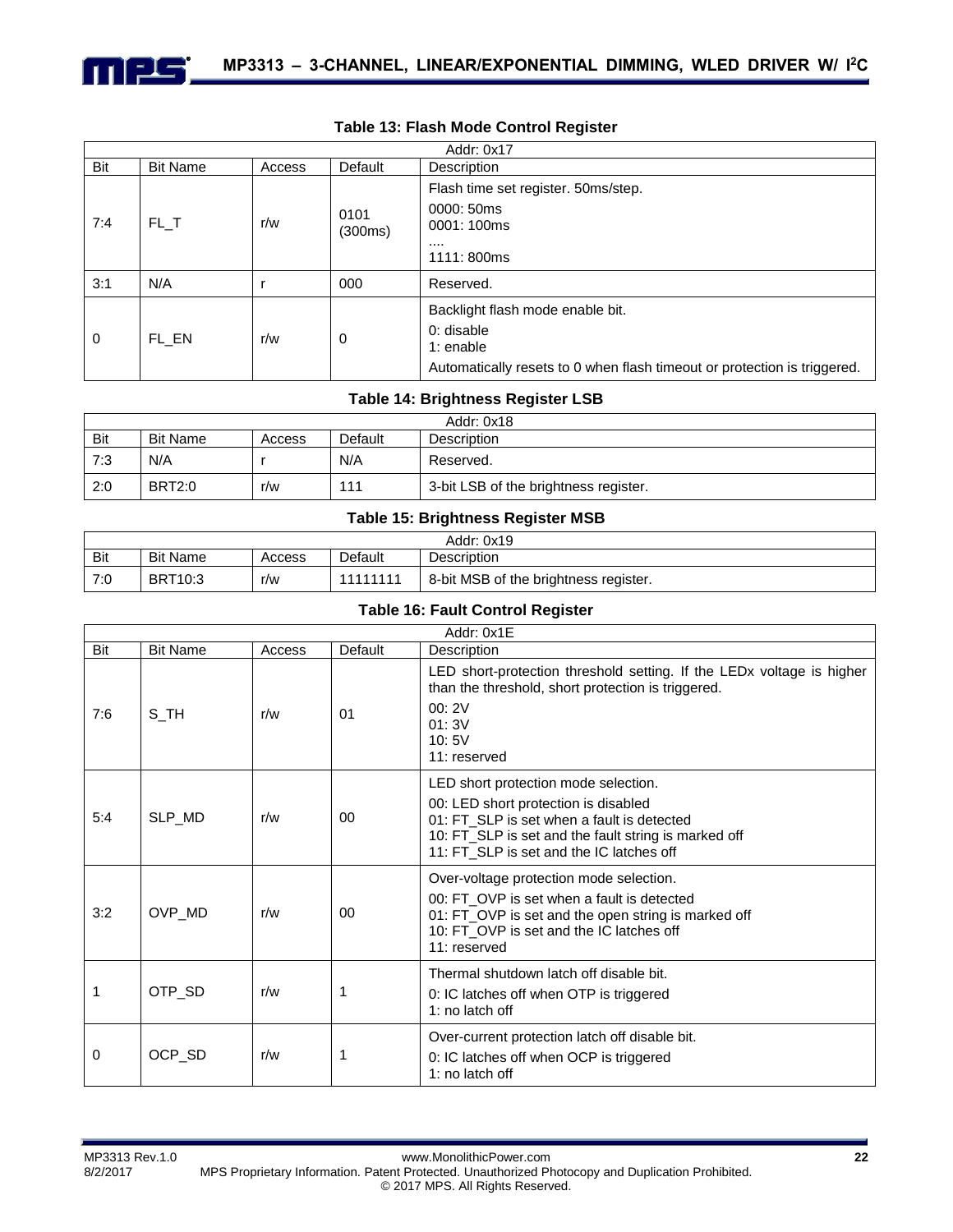

| Addr: 0x1F |                 |              |         |                                                                                        |  |  |
|------------|-----------------|--------------|---------|----------------------------------------------------------------------------------------|--|--|
| Bit        | <b>Bit Name</b> | Access       | Default | Description                                                                            |  |  |
| 7:6        | N/A             | r            | N/A     | Reserved.                                                                              |  |  |
| 5          | FT_UVP          | r            | 0       | Output under-voltage fault flag.<br>$0:$ no fault<br>1: fault, clear after readback    |  |  |
| 4          | FT_OLP          | r            | 0       | LED open fault flag.<br>0: no fault<br>1: fault, clear after readback                  |  |  |
| 3          | FT_SLP          | r            | 0       | LED short fault flag.<br>0: no fault<br>1: fault, clear after readback                 |  |  |
| 2          | FT_OTP          | r            | 0       | Thermal shutdown fault flag.<br>0: no fault<br>1: fault, clear after readback          |  |  |
| 1          | FT_OCP          | $\mathsf{r}$ | 0       | Over-current protection fault flag.<br>$0:$ no fault<br>1: fault, clear after readback |  |  |
| 0          | FT_OVP          | r            | 0       | Output voltage OVP fault flag.<br>0: no fault<br>1: fault, clear after readback        |  |  |

#### **Table 17: Fault Flag Register**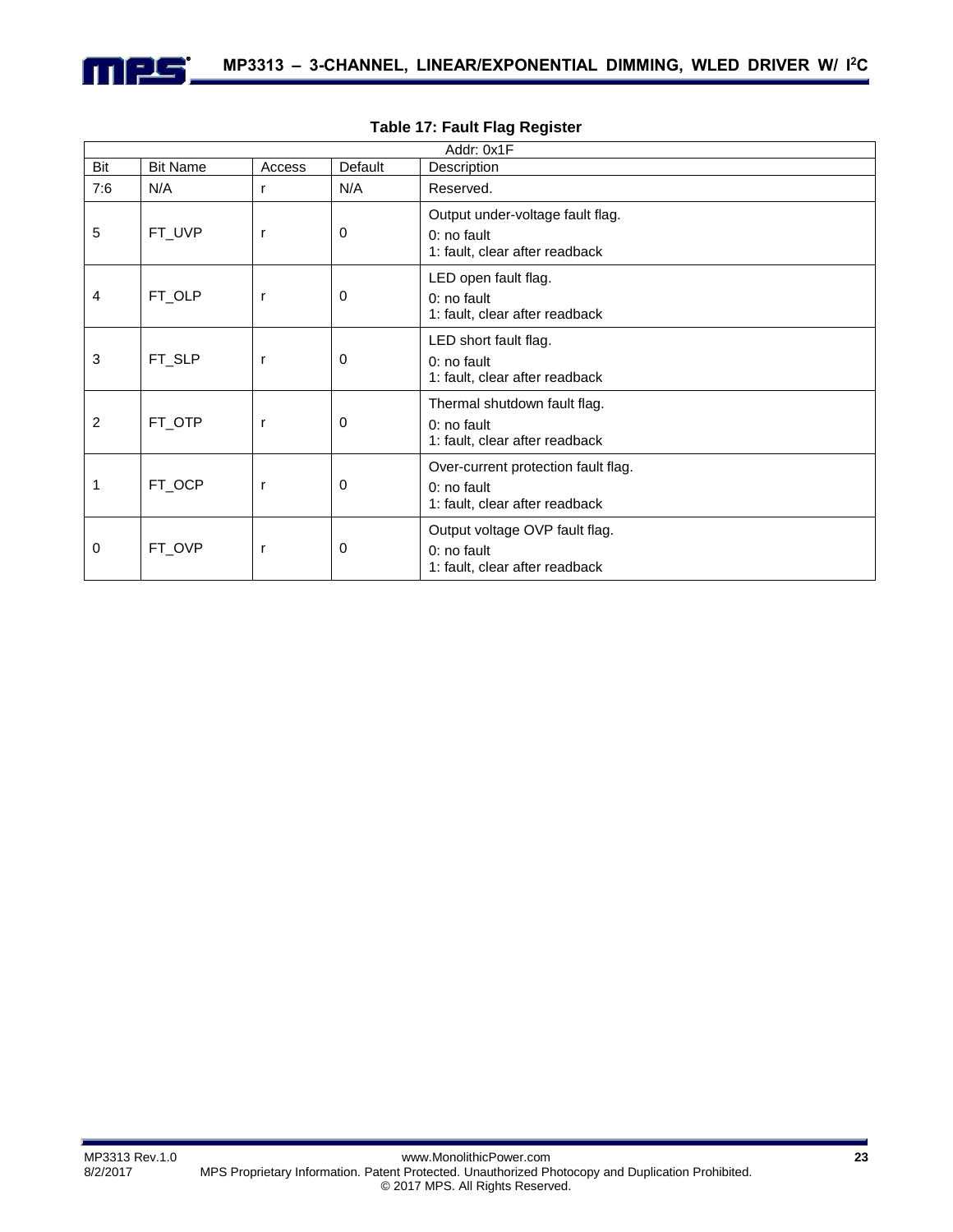## **APPLICATION INFORMATION**

## **Selecting the Input Capacitor**

The input capacitor reduces the surge current drawn from the input supply and the switching noise from the device. The input capacitor impedance at the switching frequency should be much less than the input source impedance to prevent the high-frequency switching current from passing through to the input. Ceramic capacitors with X5R or X7R dielectrics are recommended for their low ESR and small temperature coefficients. For most applications, a 1 ~ 4.7μF ceramic capacitor is sufficient.

## **Selecting the Inductor**

The converter requires an inductor to supply a high output voltage while being driven by the input voltage. A larger value inductor results in less ripple current, lower peak inductor current, and less stress on the internal N-channel MOSFET. However, the larger inductor also has a larger physical size, higher series resistance, and lower saturation current.

Choose an inductor that will not saturate under the worst-case load conditions. Select the minimum inductor value to ensure that the boost converter works in continuous conduction mode (CCM) with high efficiency and good EMI performance.

Calculate the required inductance value using Equation (35) and Equation (36):

$$
L \geq \frac{\eta \times V_{\text{OUT}} \ \times \ D \times (1-D)^2}{2 \times \ f_{\text{SW}} \ \times \ I_{\text{LOAD}}}\qquad \qquad (35)
$$

$$
D = 1 - \frac{V_{IN}}{V_{OUT}} \tag{36}
$$

Where  $V_{\text{IN}}$  is the input voltage,  $V_{\text{OUT}}$  is the output voltage,  $f_{SW}$  is the switching frequency,  $I_{LOAD}$  is the LED load current, and η is the efficiency.

The switching current is used for peak-current-mode control. To prevent hitting the current limit, the worst-case inductor peak current should be less than 80% of the current limit ( $I_{LIM}$ ). For most applications, a 4.7 ~ 10 $\mu$ H inductor is sufficient.

## **Selecting the Output Capacitor**

The output capacitor keeps the output voltage ripple small and ensures feedback loop stability. The output capacitor impedance must be low at the switching frequency. Ceramic capacitors with X7R dielectrics are recommended for their low ESR characteristics. Note that the ceramic capacitance is dependent on the voltage rating. With a DC bias voltage, the capacitance can lose as much as 50% of its value at its rated voltage rating. Leave a large enough voltage rating margin when selecting the component. Too low a capacitance value causes loop instability. For most applications, a 10μF ceramic capacitor is sufficient.

## **Selecting the External Schottky Diode**

To optimize the efficiency, a high-speed and low reverse-recovery current Schottky diode are recommended. Make sure the diode's average and peak current ratings exceed the output average LED current and the peak inductor current. In addition, the diode's break-down voltage rating should be large than the maximum voltage across the diode. Usually, unexpected high-frequency voltage spikes can be seen across the diode when the diode turns off. Therefore, leaving some voltage rating margin is always needed to guarantee normal long-term operation when selecting a diode.

## **PCB Layout Guidelines**

Efficient PCB layout is critical for stable operation. Proper layout of the high-frequency switching path is critical to prevent noise and electromagnetic interference problems. For best results, refer to the guidelines below.

- 1. Minimize the loop of MP3313's internal LS-FET, Schottky diode, and output capacitor, since it is flowing with high-frequency ripple current.
- 2. Place the input and output capacitors as close to the IC as possible.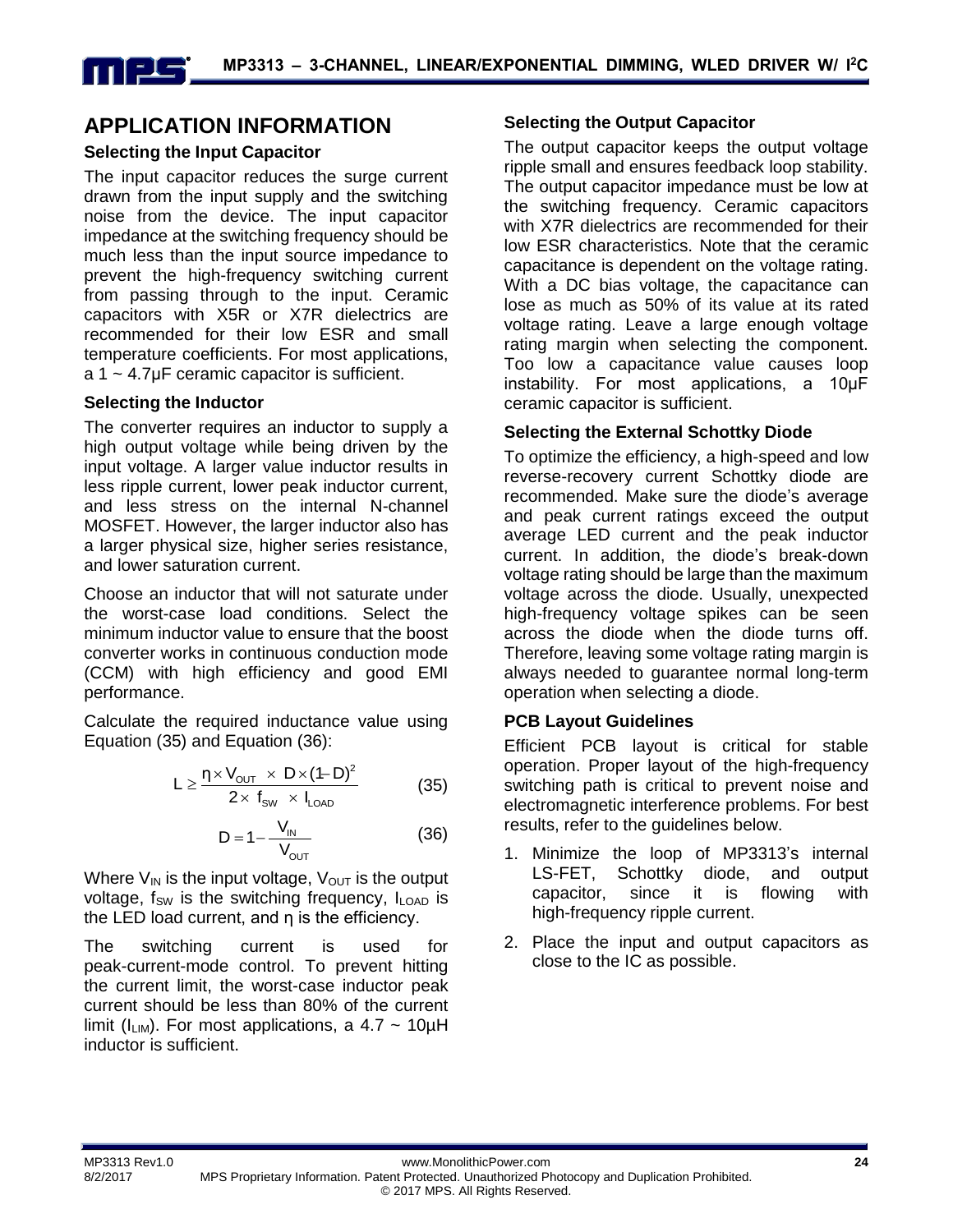## **TYPICAL APPLICATION CIRCUIT**

<u>- 15</u>

1 T L



**Figure 4: Typical Application for Single-String 3\*7LEDs, 20mA/String**